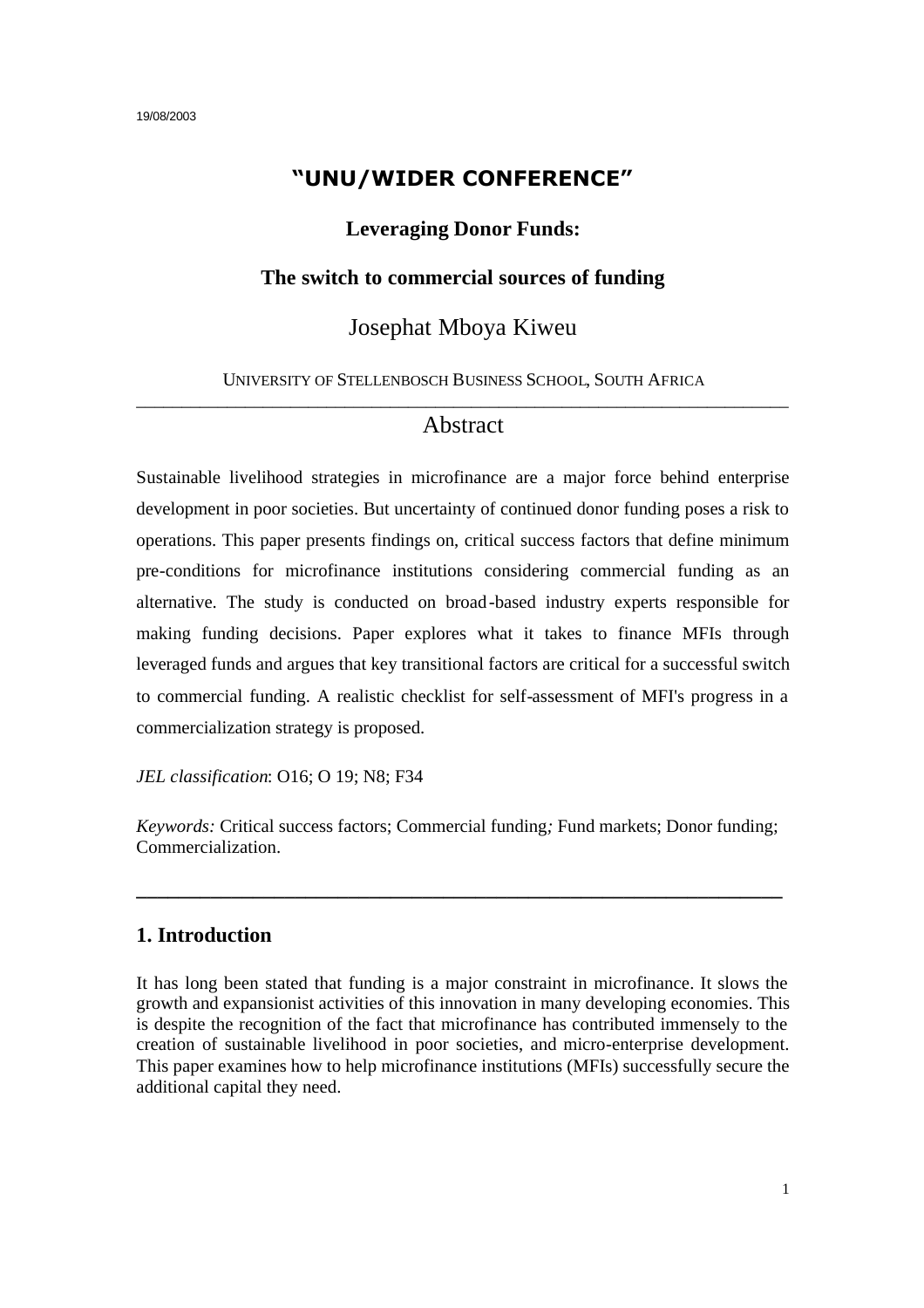The growth rate of microfinance initiative has been high in many countries, but funding levels in the industry have not matched this growth. This is particularly of concern when we consider the decreased availability of donor traditional sources of finance, and the uncertain capacity of MFIs to access alternative funds (Carlos and Carlos, 2001; KIPRRA, 2001). We propose a financing strategy for MFIs seeking additional financing for their credit programs.

Commercial sources of funds can play a greater role in relaxing the financing constraints facing MFIs. This source of finance although driven by different considerations than those for donor funding has not been used widely to fund microfinance. Commercial finance is arguably a viable alternative for providing massive long-term resources for growth. This research suggests that successful commercialization of microfinance will provide innovative sources of development finance for MFIs.

The purpose of this paper is to establish the importance commercial-lenders'/investors' attach to various factors relevant for financing reformation (migration) of the microfinance industry. It examines the factors that influence the decision to finance microfinance operations. Appropriately identifying critical success factors (CSFs) from the perspective of commercial lenders provides MFIs with valuable guiding principals for attracting commercial funding. CSFs provide a means of assessing and building up an MFI's competitive ability over the rivalry for scarce funds.

Recently, there has been an increasing interest in the financial markets as a source of finance for microfinance. Lenders' perceptions of the critical performance factors for increased use of commercial funding are key determinants of the success and adoption of commercial microfinance. However, many MFI managers do not understand the most important factors that drive successful attraction of commercial funding. Therefore, an investigation of critical success factors for implementation of commercial microfinance was worthwhile to carry out.

Specifically, the author conducted a survey focused on the perceptions and experiences of lenders at industry-level, with the aim of discovering the factors that bring success in a commercialization strategy. The results indicate ten- (10 CSFs) key requirements that improve the potential for success in tapping commercial markets. We develop an exit strategy; away from 'captive' donor funding and underscore the role of commercial intermediation. Our results contribute to the body of knowledge in development finance and resource planning. The findings provide insight on success strategies associated with commercial lending and a useful financing planning tool for MFIs seeking additional funding.

# **2. The role of commercial finance in microfinance intermediation**

Before we discuss *commercial finance* in more detail, we need first to clarify our use of the term. By *commercial finance* we refer to funds raised from interest bearing debt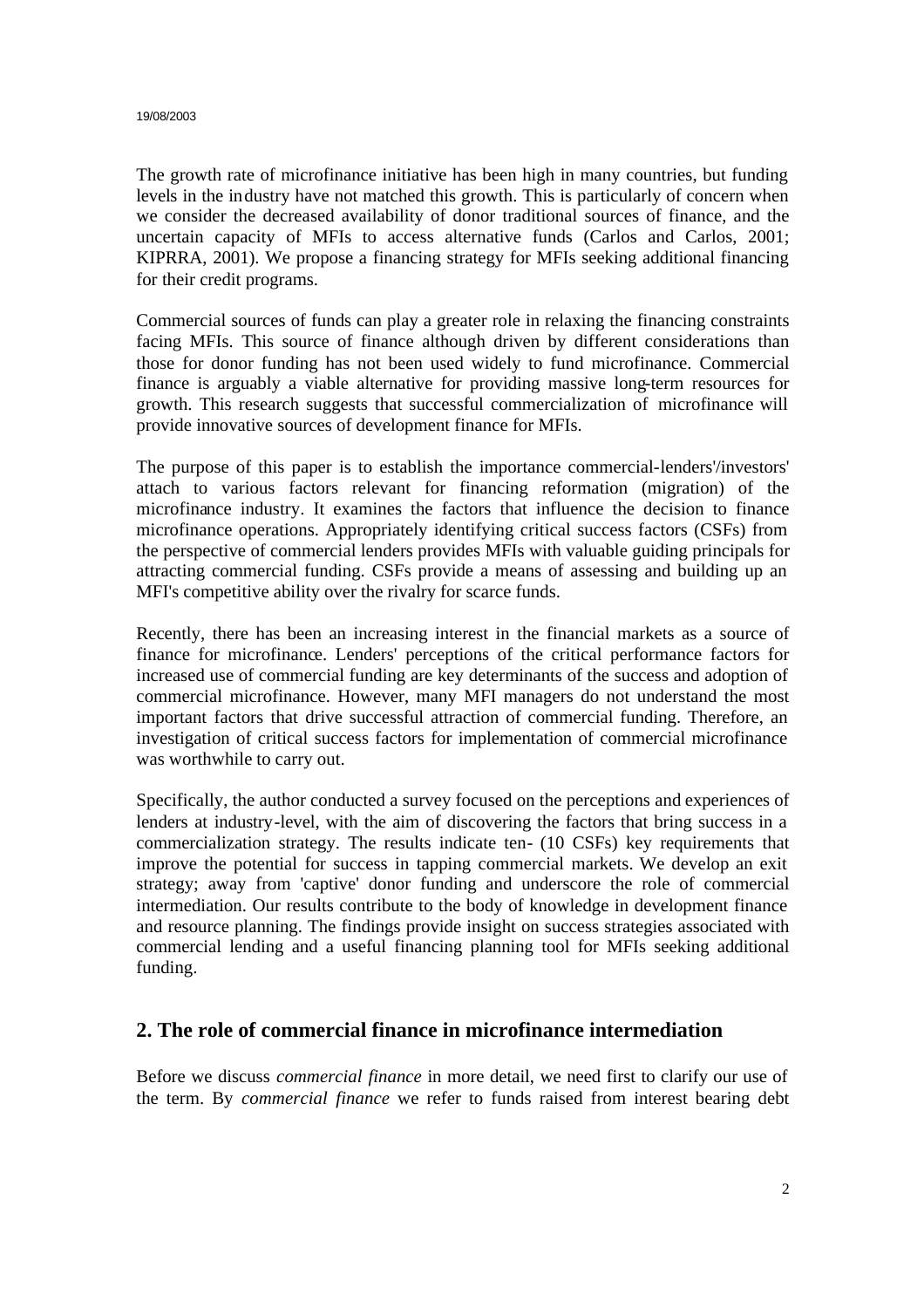contracts. Such funds require (obligate) the MFI to pay interest, that is, are interestpaying liabilities.

The microfinance initiative started with two objectives: first to provide financial services targeted to the poor and other vulnerable groups in society, and secondly, to provide access to credit for social and economic empowerment. The best-known part of microfinance, micro-credit (Labie, 2001) has been used over the years to finance and promote small and micro-enterprises. Microcredit for enterprise development and income generating activities attracts much of its funding from donors and subsidized state run credit schemes.

Micro enterprises and credit schemes have witnessed enormous growth. This has constrained the financing resources of their partners in development (MFIs, informal sources, donors and government agencies), with serious implications to their survival and sustainability. Microfinance institutions themselves seem to be in dire (distressing) want of refinancing from alternative sources. Hence, the increased interest for development financing, by the commercial markets in recent years.

The method of financing microfinance has been a fundamental issue of concern. It is believed that it poses a threat to sustainability of programs and creates inefficient operations. Nevertheless, the sustainability debate and adoption of best (sound management) practices by most institutions in the industry has fueled the emergence of efficient MFIs. Leading NGOs and MFIs have considered alternative sources of finance, because of their ability to deal with microcredit on a market basis (Carlos and Carlos, 2002; Labie, 2001).

Thus far, MFIs have consolidated their mission/vision, and perfected their delivery processes and approach to microfinance. As they grow and expand their need for external funding increases by the day. In its expansion stage, a company that has established its products in the market place becomes a candidate for external funding (Jeng and Wells, 2000). However, the approach to solving financing constraint in microfinance has always been inward looking, and never outward. This underscores the need for an exit strategy; away from 'captive' donor funding that has characterized the industry.

Current financing approaches in microfinance have neither identified nor emphasized the factors that matter in accessing alternative commercial funding. To keep the improvement momentum and sustain achievement of MFI mission for the poor, commercial finance needs to be encouraged for three main reasons: it offers long term growth funds, leverages scarce donor funds and ensures sustainable development of microfinance. This source if well developed has the capacity to fuel and support microfinance as well as give it the final breakthrough to reach a wider section of the poor.

This paper underscores the importance of commercialization and shows the relevance of its contribution to the furtherance of the aims and objectives of the microfinance initiative. *Commercialization* is defined as the funding of an MFI's expansion operations and lending portfolio with commercial finance. The process of commercialization started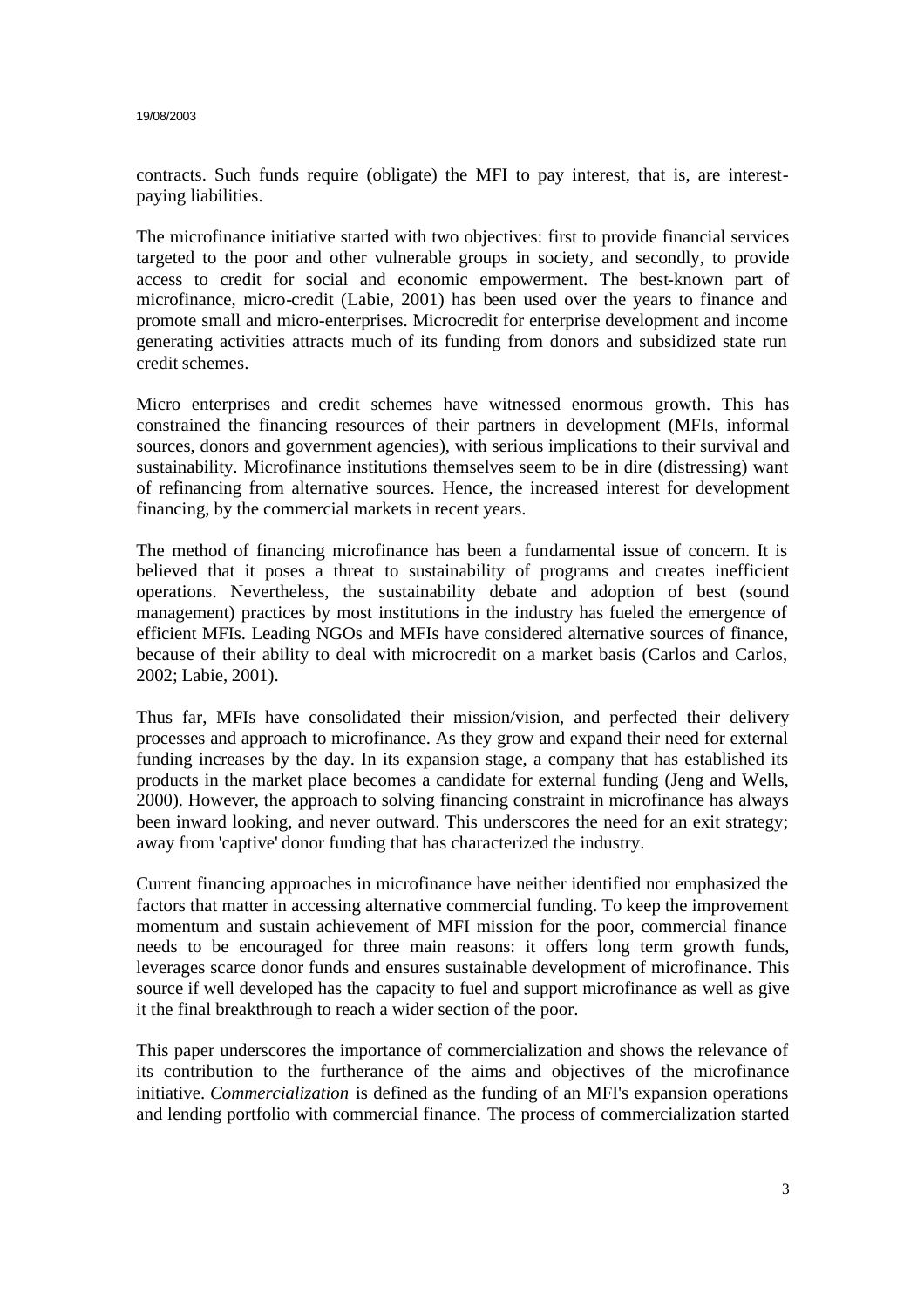in 1996/7 – when industry players started mobilizing support from financial markets/commercial lenders, after realizing that donors did not have enough funds to push through the course for microfinance (CGAP, 1997).

Both donors and practitioners are in agreement; of the crucial role commercial actors can play in microfinance development, especially in supplying vast sources of money. It has also been established that it is possible to fund microfinance through investor finance, after successful trials and experiments (Hattel and Halpern, 2002). Commercialization may be attributed to a variety of factors that influence its success as a strategy for innovative sources of microfinance. But of particular concern are those factors that define the critical path to success.

While donations represent an important source of funding for microfinance, their scope is limited to the development agenda/policy of the donor. In the past, this has been shifting, adversely affecting the funding environment. Identifying factors<sup>1</sup> that enhance successful attraction of leveraged funds could potentially reduce the funding constraints of MFIs. We develop an understanding of lending requirements (or qualifying criteria) of the financial markets as an alternative source of finance. These criteria give MFIs a platform for achieving success. We argue that adoption of success strategies in accessing financial markets can 'shape the future' of microfinance.

The emerging commercial market needs to be promoted to become a dependable source of capital for MFIs seeking financing. Given the growing scarcity of donor funds and the increasing competition for funding in the 'donor industry', it is necessary to develop effective strategies for fruitful interaction with alternative fund markets. Failure to promote alternative funding sources could prove catastrophic to organizations seeking to grow, and threaten their continued existence. Their role in development will also be greatly curtailed.

The association with financial markets will yield special value to MFIs that successfully attract such funds (Jain, 2001). Commercial lenders will provide more than just money to microfinance: increased transparency, enhanced credibility and a positive signal to fund providers about the MFI. The incoming of commercial lenders will therefore not only provide capital but also reputational<sup>2</sup> intermediation (Black and Gilson, 1998). Hence a major role that commercial finance can play is to establish credible borrowing reputation, encourage good management skills and build a refinancing capability for profitable operations of microfinance. This could be the final switch for the establishment of a funding relationship with the larger formal financial system.

This financing option will facilitate MFI growth and accelerate economic development in poor communities; as well as ensure effective and efficient utilization of the worlds resources. A commercial financing strategy leads to a realignment of capital flows and

 $\overline{a}$  $1$ <sup>1</sup> These factors provide the necessary drive sufficient to move MFIs to financial independence - selfsustaining pattern of financing.

 $2<sup>2</sup>$  It is to be remembered that this industry, given its NGO background is not exposed to the financial markets.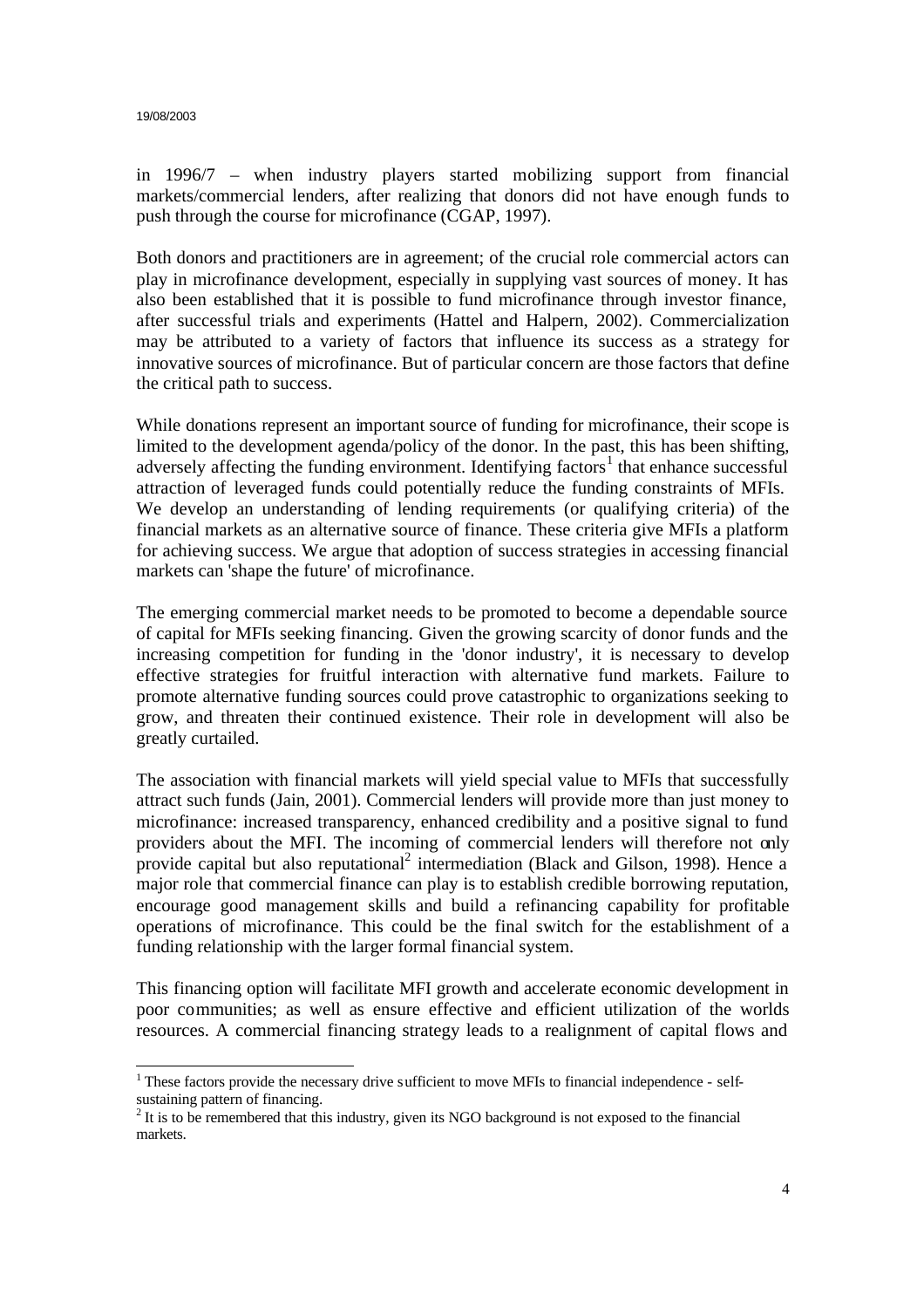evens-out global resource sharing. As commercial lenders gain the willingness to finance microfinance MFIs need to tap these vast resources to circumvent liquidity constraints.

### *2.1 Challenges to Commercialization*

MFIs present emerging growth opportunities and business concept<sup>3</sup> to the entire finance system. Rapidly growing firms often want to use external financing (Upneja and Dalbor, 2001; Burger and Udell, 1998). By and large, commercial funding is not optimal, but can be optimized to play a key role in financing fast growing MFIs with unused debt capacity. However, a solid foundation is required for a winning commercialization strategy.

The philosophy of commercialization as a model for sustainable financing of MFIs is based on business ideals and practices that define a minimum development level for success. From a broad view, some MFIs have: identified a growing market with potential, developed expertise and appropriate personnel competencies, developed products/services that clearly fulfill a need in the marketplace, and achieved high levels of innovation in their business model. This enterprise development process is a necessary prerequisite for going to the capital markets (Jain, 2001).

Commercial lenders deem it costly to lend to microfinance and as a result find it difficult to create an interest for the market. The costs are due to information asymmetry for selection of viable institutions, informal nature of the organizations, low efficiency reputation and NGO culture, the cost of loan administration, screening costs and information gathering, monitoring costs due to poor business infrastructure and such efforts. A great deal of research has focused on these constraints and other impediments (Hattel and Halpern, 2002).

When firms commercialize an innovative business model (new interface), they face two major challenges (Ziamou, 2002): first to identify how the new innovation can function optimally, and secondly, to effectively communicate with relevant markets in order to reduce uncertainty about the new innovation performance. Microfinance has dealt with the first issue quite successfully by popularizing best practices in the industry. However, the second challenge is a great detriment to its progress and has slowed the adoption of commercial driven microfinance.

The 'communication problem' remains the main bottleneck to the 'ease of doing business' between the financial markets and MFIs. Although effort has been made to understand microfinance context through evaluations and appraisals, ratings and lessons learnt studies, there has been very little studies done to reflect the perspective of the financial markets. We suggest this as the 'missing connection' to the vast money markets. MFIs

 $\overline{a}$ <sup>3</sup> With promising delivery technology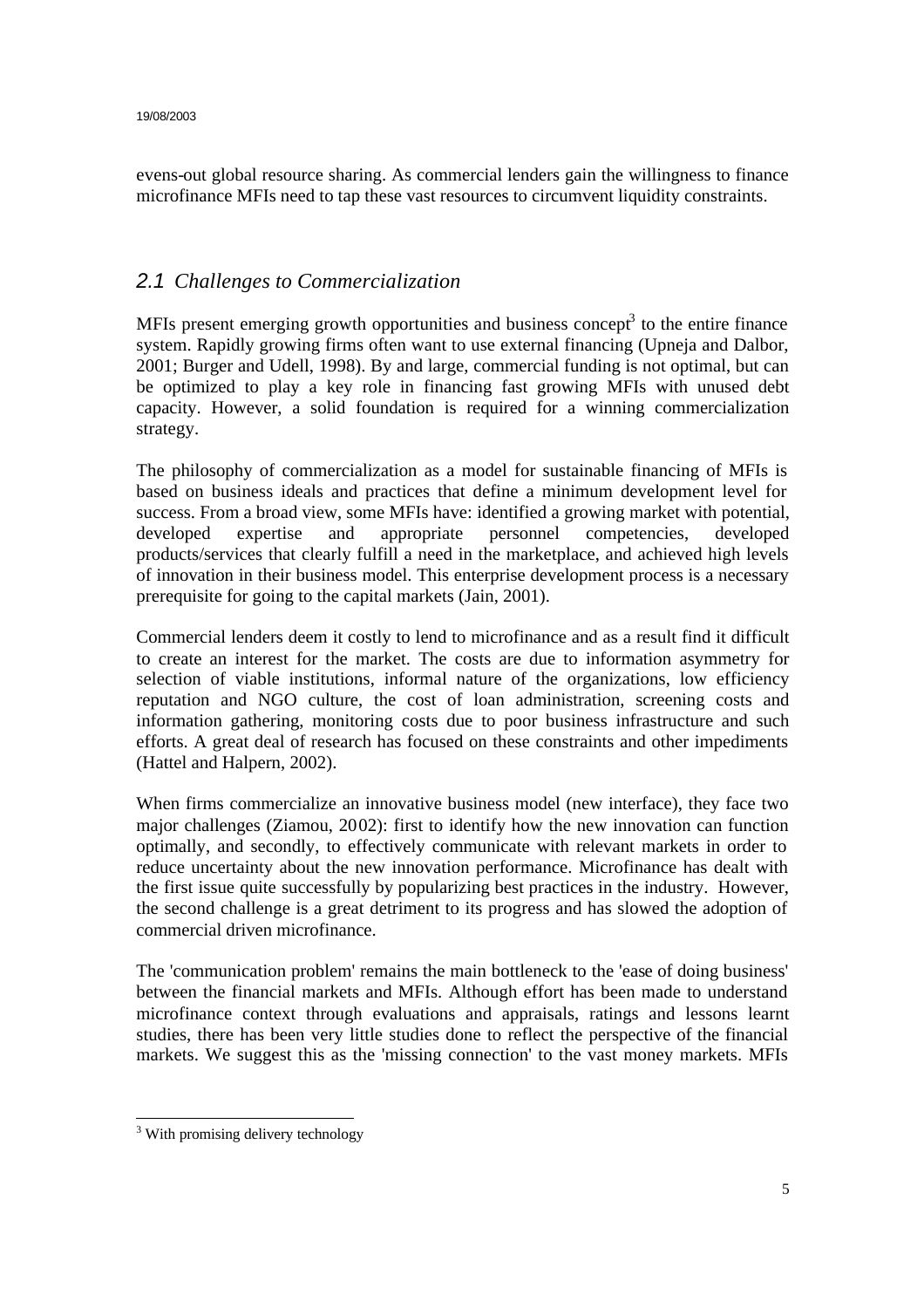need to understand what alternative fund markets require and attain necessary capacity to engage them. Then, the capital flow can begin!

The primary focus of this paper is to highlight (showcase) the factors commercial lenders/investors believe are crucial for effective loan contracts with MFIs. For MFIs adopting commercial microfinance, necessary pre-screening strategies can guarantee good performance on meeting requirements and satisfying commercial lenders' concerns. Failure to promote commercial loans in microfinance has lead some to believe development finance can only come from donors and well-wishers. But, given the need to leverage donor funds, commercial finance can be made suitable for microfinance.

Given successful performance of MFIs that have attempted to take a share of global financing resources (Malhotra/CGAP, 1997), it shows that a clear strategy for commercialization of microfinance backed by supportive financial intermediation can yield excellent results. It is the intention of this paper to define and develop strategies that enhance, and guide MFI's potential for success in raising risk capital.

#### **3. The critical success approach**

The critical success approach is an accepted method for corporate strategic planning (Chen, 1999). The method aims to identify factor structures present in a set of variables (Child, 1970). It is based on the technique of factor analysis. Factor analysis identifies relatively small number of factors (with minimum loss of information) that represent relationships among a set of interrelated variables (Sureshchandar et al, 2002).

Rochart first defined the concept of critical success factors in 1979 (Chen, 1999), as the ' limited number of areas in which results, if they are satisfactory, will ensure competitive performance for the organization'. Boynton and Zmud in 1984 also defined Critical success factors (CSF) as the 'few things that must go well to ensure success for the manager or an organization' (Chen, 1999). These authors emphasize the fact that CSFs highlight key performance requirements for achieving success in a defined strategic direction. The method enables the researcher to describe a group of 'reliable measures' from a large set of variables where attention must be focused and where things must go right.

CSF identification helps management take steps to improve potential for success. They provide management with a measure (rating tool) on which improvement efforts can be focused. In the context of microfinance practice, we use CSF approach to measure the relative importance of key considerations for commercial lending by a group of 'experts'. This is an important step in understanding the building blocks for MFI-commercial market interaction.

The relevance of the CSF approach is seen in its ability to aid preliminary screening of MFIs suitable to pursue commercial microfinance. Fund providers will use CSFs to assess and separate investment portfolios they would want to target for financing. MFIs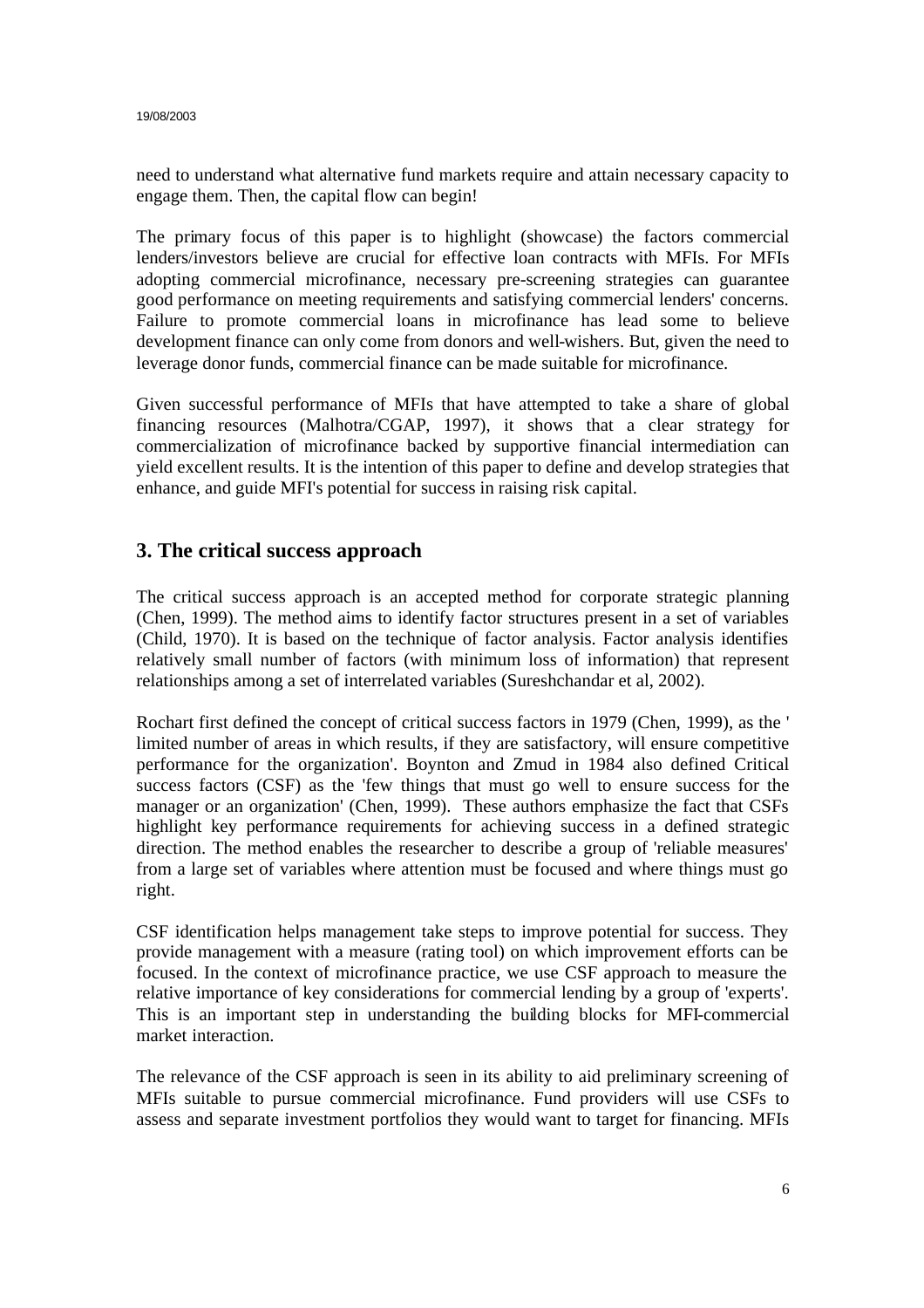will also be enabled to assess their internal capacity and sense of preparedness. Management is therefore better informed on the likelihood of success, as well as areas where it must direct its efforts to win the markets.

Lack of understanding of performance expectations of commercial lenders leads MFIs to prematurely go to the markets, thereby risking rejection (Jain, 2001). Hence besides the need to develop a sufficient track record for MFIs, we need to define CSFs that are necessary prerequisites for successful attraction of commercial markets.

Chen (1999) derived four CSFs in the banking industry reflecting the business goals for the bank manager: ability of bank operation management, ability of bank marketing, ability of developing bank trademarks and ability of financial market management. By undertaking factor analysis of the CSFs for educational institutions seeking to market themselves internationally, Mazzoral (1998) identified four underlying dimensions. These were promotion and recruitment, image and resources, people and culture, and, coalition and forward integration. In a consideration of credit criterion used for evaluating mortgage loans, Liu and Lee (1997) identified<sup>4</sup> eight critical factors. They named them as, market price of collateral, loan to value ratio, borrower education level, marital status, sex, terms of the mortgage and so on.

In an attempt to find out the CSF for total quality management in Hong Kong industries, Antony et al. (2002) identified seven CSFs (from 72 questionnaire items) that gave high factor loadings (i.e. factor ladings  $> 0.55$ ) to indicate their importance. Their list of the seven CSFs consisting of 38 items were as follows: Factor 1- training and education, Factor2- quality data and reporting, Management commitment, customer satisfaction orientation, role of the quality department, communication to improve quality and Factor 7- continuous improvement.

In this study, the factors used represent key information that is likely to be used for evaluating credit or screening. While we have a good indication of what commercial lenders demand to make decisions, we still are not sure how they prioritize among important considerations. CSF approach helps rate importance attached to a set of evaluation criteria used by industry players.

The research design stresses factors in the context of banking industry and microfinance, and emphasizes the adoption of appropriate performance standards befitting the formal commercial sector. From a set of 53 potential success factors we identify and highlight the CSFs for accessing commercial funding. MFI management has a crucial role to play by controlling and successfully managing performance in areas of interest to fund markets. This is a strategic step facing MFIs that would want to bring their organizations to the market.

 $\overline{a}$ <sup>4</sup> Rungasamy et al. (2002) analyzed 12 CSFs on statistical process control on UK small and medium enterprises. They gave the order of importance as follows: management commitments, process prioritization, control charting, teamwork and so on. Linehan and scullion (2001) highlighted a number of critical factors, which are necessary for successful female expatriate assignment, using the CSF approach.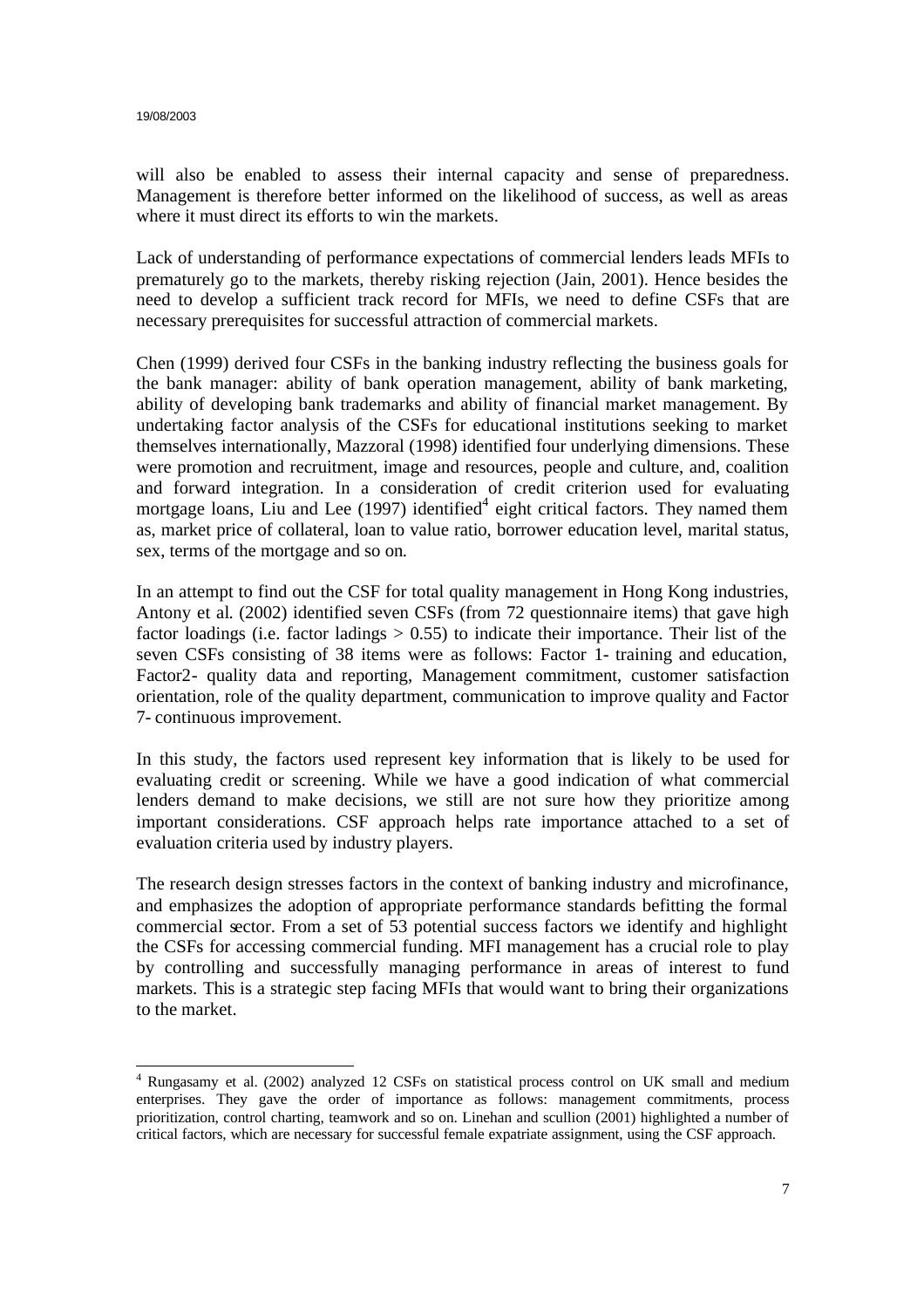### **4. Research Methodology and data collection**

The method used was perceptions' and experiences of people involved in commercial microfinance in the industry worldwide (Thiagarajan and Zairi, 1998). Although the individual is the unit of analysis, the study design enables assessment of organizational practice as a whole. The target group was drawn from informed international players committed to promoting commercialization of microfinance.

Data was collected through a questionnaire sent to: lenders/fund providers, microfinance technical advisors, development agencies, consultants, social investors, rating agencies and bankers. The method of gathering data was the Internet. This method was chosen due to the advantage of sending the survey document to a large number of respondents simultaneously and cheaply. The questionnaire was designed to measure the individual's perception of the relative importance of a set of factor considerations used in commercial lending decision.

#### *4.1 Survey design and Success factor determination*

The literature provided an applicable list of potential success factors (items in the survey document) in the context of microfinance and money lending industry. A critical aspect in the evolution of a fundamental theory in any management concept is the development of good measures that enable the researcher to obtain valid and reliable estimates of the domain of interest (Sureshchandar et al., 2002). The development process<sup>5</sup> began by first substantiating adequate representation of the constructs; with the aim of identifying relevant interventions (valid factors) that are vital for success in commercial lending. Based on a comprehensive study of economic literature, finance and banking theory, the factor items were assembled.

An initial questionnaire was presented to academics and other microfinance reviewers for refinement, to improve content and face validity of the survey items (Kelsey and Bond, 2001, Sureshchandar et al., 2002). This exploratory approach was intended to unearth and ensure a complete list, providing adequate representation of the conceptual domain (commercial lending practice criterion), given the little research done on information requirements of commercial lenders. A final list of 53 potential success factors of MFI access to commercial funding was collectively identified.

The Microfinance Experts Panel (MEP) 2002survey document consisted of three parts: Part one contained the 53 factors and was sectionalized into factors relating to the

 $\overline{a}$ <sup>5</sup> This exercise included the author's detailed analysis of relevant literature in prescription and conception of potential factors (based on field experience) augmented by additional factors obtained from discussions with experts and case studies in microfinance.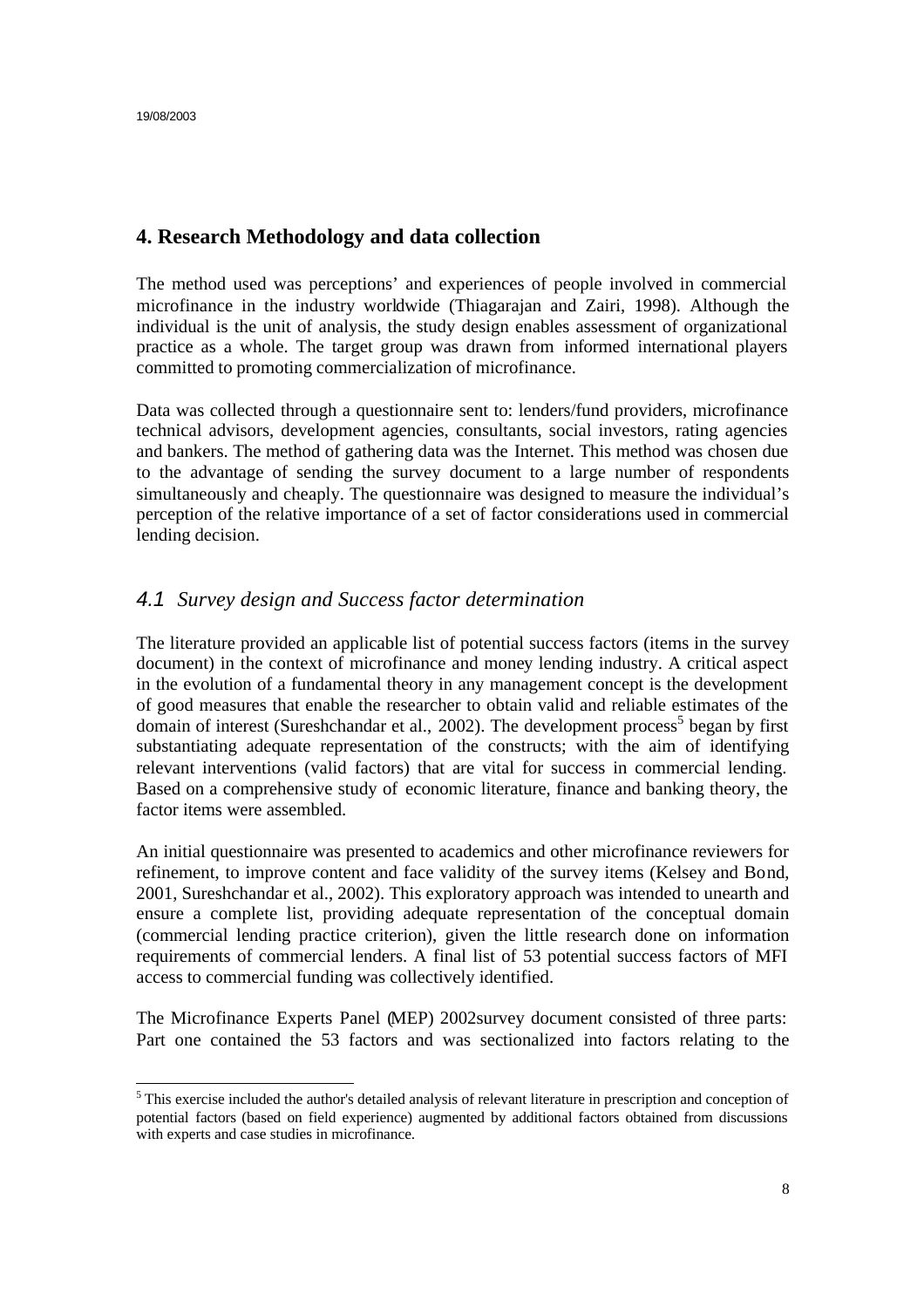lenders' perspective, MFI demand factors, and external environmental factors. Part two consisted of question number 54 meant to test completeness of the dimensions of commercial microfinance. In recognition of the disparity of evaluation criteria, question 55 sought to find out the respondents' experience of the five most important considerations in lending practice.

#### *4.2 Sampling procedure and Survey framework*

Simple stratified random sampling was applied on a broad-based group of industry 'experts' representative of proponents of commercial microfinance, from operational regions in Africa, Asia, Americas and Europe. From each region a number of experts were randomly selected. The sampling process was augmented with the author's scan to ensure industry coverage. This group formed the respondents of the MEP 2002survey instrument.

The population was defined as proponents of commercialisation and interested commercial actors in microfinance. The sampling frame for the MEP panel consisted of the following sources. Main pool was Commercialisation Conference attendees  $list^6$ ; Active investors' (both social and development) list<sup>7</sup> for Africa region, Approved and accredited microfinance Rating agencies (CGAP accreditation), Key donor agency's/Networks' staff, Development Consultants and technical Advisors on microfinance policy.

In the study, the 'experts' were asked to indicate the importance of each of the 53 potential success items on a Likert scale of 1 to 4, ranging from "Not important" to "Very Important" respectively. A rating of "0" on the scale provided for non-response or "No Opinion" – which was also a measure of item inappropriateness/validity of the item. The Likert measurement examined the respondent's perception and experience of each item's importance rating to commercial lending decision.

The survey used a 'personal contact approach<sup>8</sup> in collecting the views of informant respondents (Madill et al., 2002; Sureshchandar et al., 2002). The sample constituted persons responsible for lending decisions as much as was possible to ascertain. A total of 117 emails were sent to MEP experts in 17 countries that formed the operational base of the respondents. An attached official letter introduced and explained the purpose of the study (Chen, 1999). The respondents were asked to contact the researcher for any clarification, and indicate their consent for participation.

From these 117 contacts, a total of 44 respondents committed to participate in the survey after periodic follow-ups. Securing agreement to participate was not easy. The MEP

 $\overline{\phantom{a}}$ 

<sup>&</sup>lt;sup>6</sup> Held in New York, 2001

<sup>7</sup> See CGAP website

<sup>&</sup>lt;sup>8</sup> That is, respondents were personally contacted and the survey explained to them in detail. An attached letter solicited and exalted the recipients to participate in the study.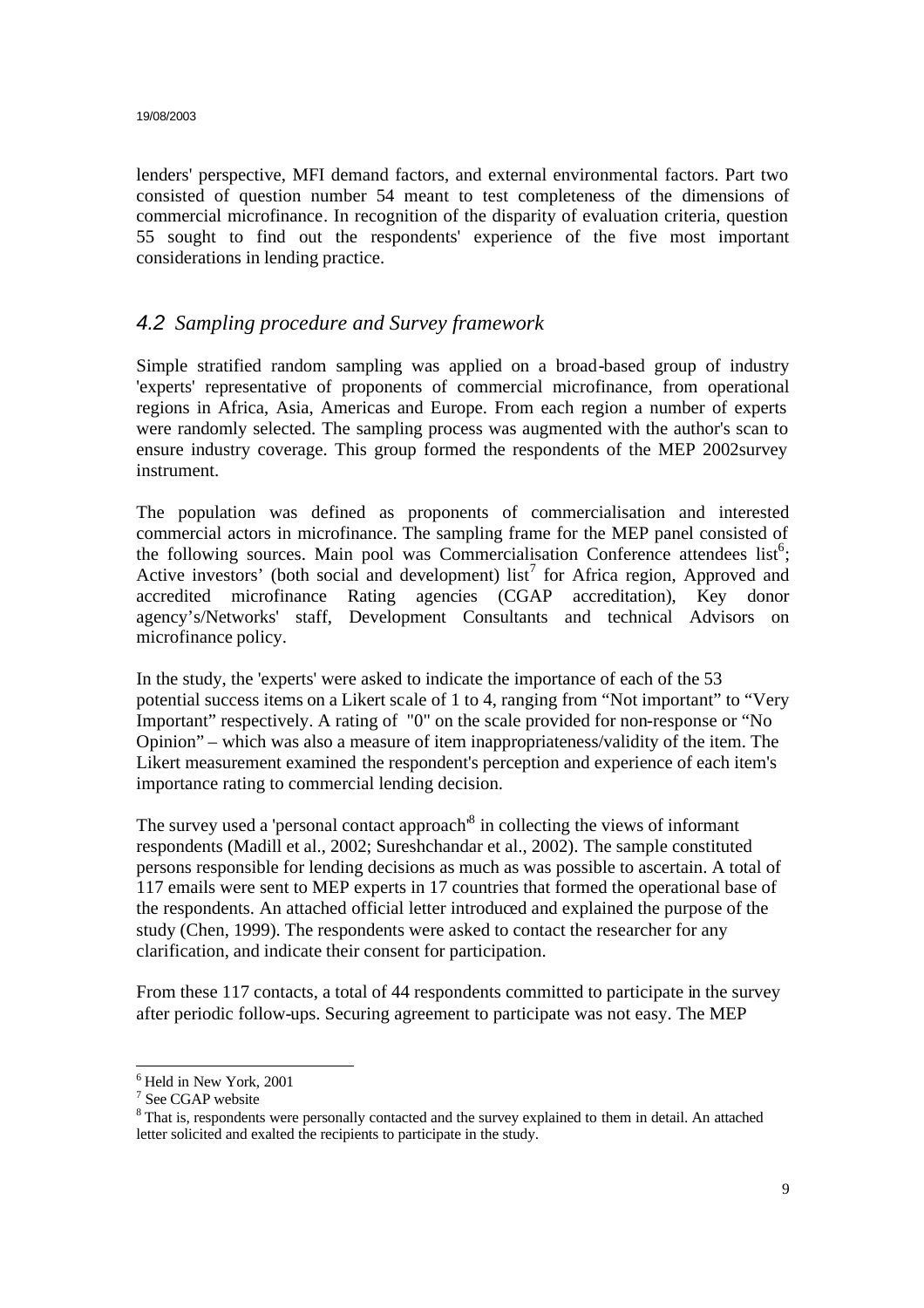2002survey document was sent to the 44 experts in the sample, with clear instructions. A final usable sample of 36 replies was returned representing 30.7% response rate.

#### **5. Analysis and Survey Results**

Table I shows the number of countries in each region, and corresponding respondents who participated in the study. About half (8) of the participating countries were based in Africa, 3 in the Americas, Asia and Europe, a factor that needs to be taken into account in considering the generalization of our results. The findings indicate majority (61 per cent) of the respondents were linked to microfinance programmes in Africa.

| No. Of countries/     |        | <b>COUNTRY REGION</b> |      |        |       |
|-----------------------|--------|-----------------------|------|--------|-------|
| Respondents           | Africa | Americas              | Asia | Europe | TOTAL |
| Number of countries   | 8      | 3                     | 3    | 3      | 17    |
| Number of respondents | 22     | 7                     | 4    | 3      | 36    |
| % of respondents      | 61     | 20                    |      | 8      | 100   |

**Table I**. Distribution of respondents among operational regions

The analysis of the questionnaire responses showed that the highest number of respondents (about 40 percent) were lenders and social investors. An interesting<sup>9</sup> group of experts was the approved microfinance rating agencies, which are currently providing creditworthy ratings for funding. The percentages of the respondents' areas of expertise are shown in Figure 1.

 <sup>9</sup> Majority of the raters participated in the survey (60 per cent). This group has been in the forefront in promoting commercial funding by providing the link between different capitalists and the industry.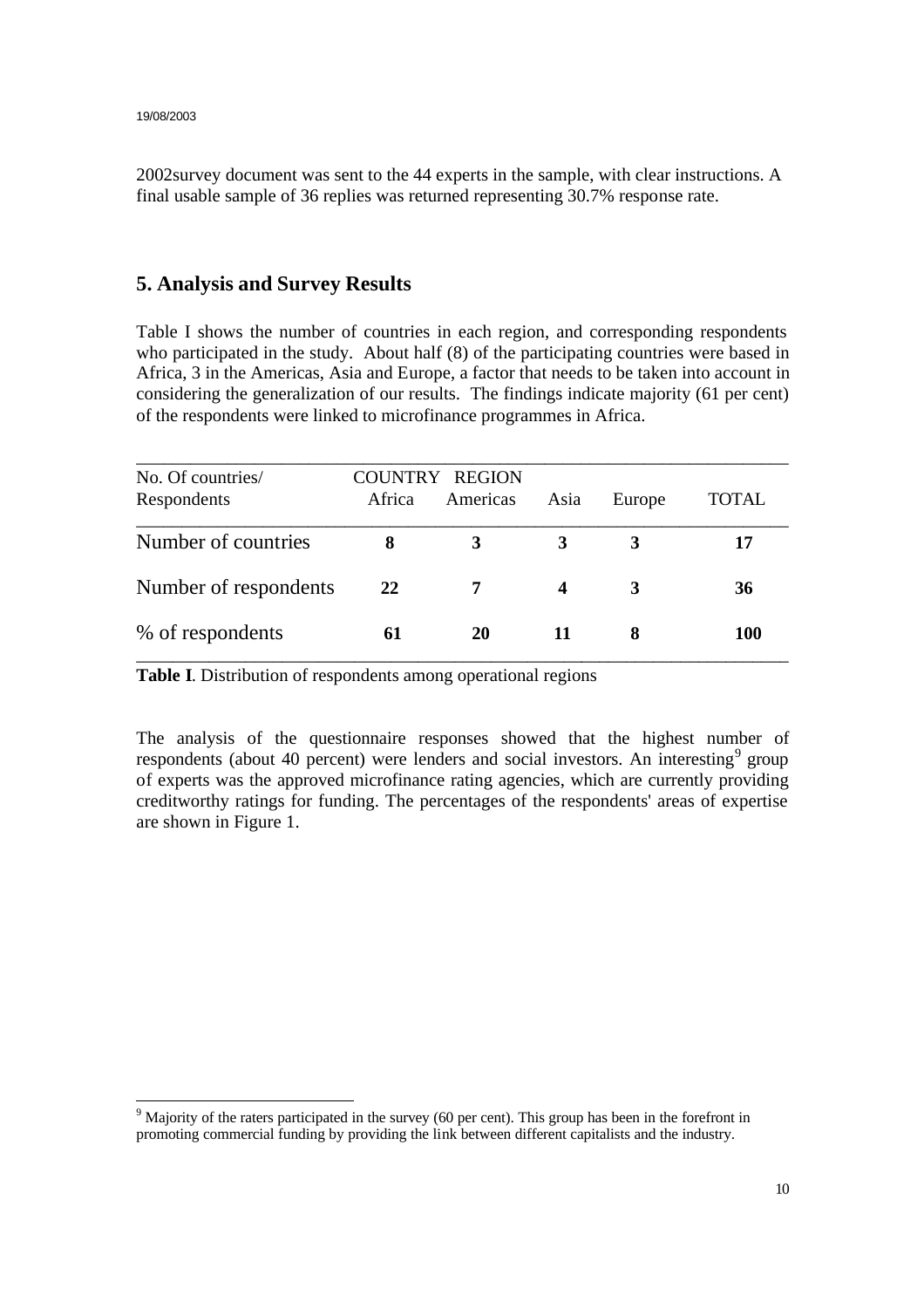

The analysis of what follows has been performed to determine how the respondents rate the 53 factor items. The importance rating is listed in Table II. First, the mean scores of the Likert ratings were computed. The individual mean value was used as an indicator of the item's importance, without regard to other items (Chen, 1999; Rungasamy et al., 2002; Mazzarol, 1998). A factor item with the highest mean score is considered as the most important factor and one with the lowest mean score the least important.

The highest value on the rating scale was 4, representing "very important". It can be seen in Table II that majority of the respondents consider "Availability of relevant information", as the most important evaluation criteria in a lending decision. This is followed by specific requirements for; Portfolio quality, Proper record keeping and adequacy of financial reporting system, Sound financial management practices, and Availability of audited accounts as the top five success factors with a mean ranging from 3.56 to 3.75.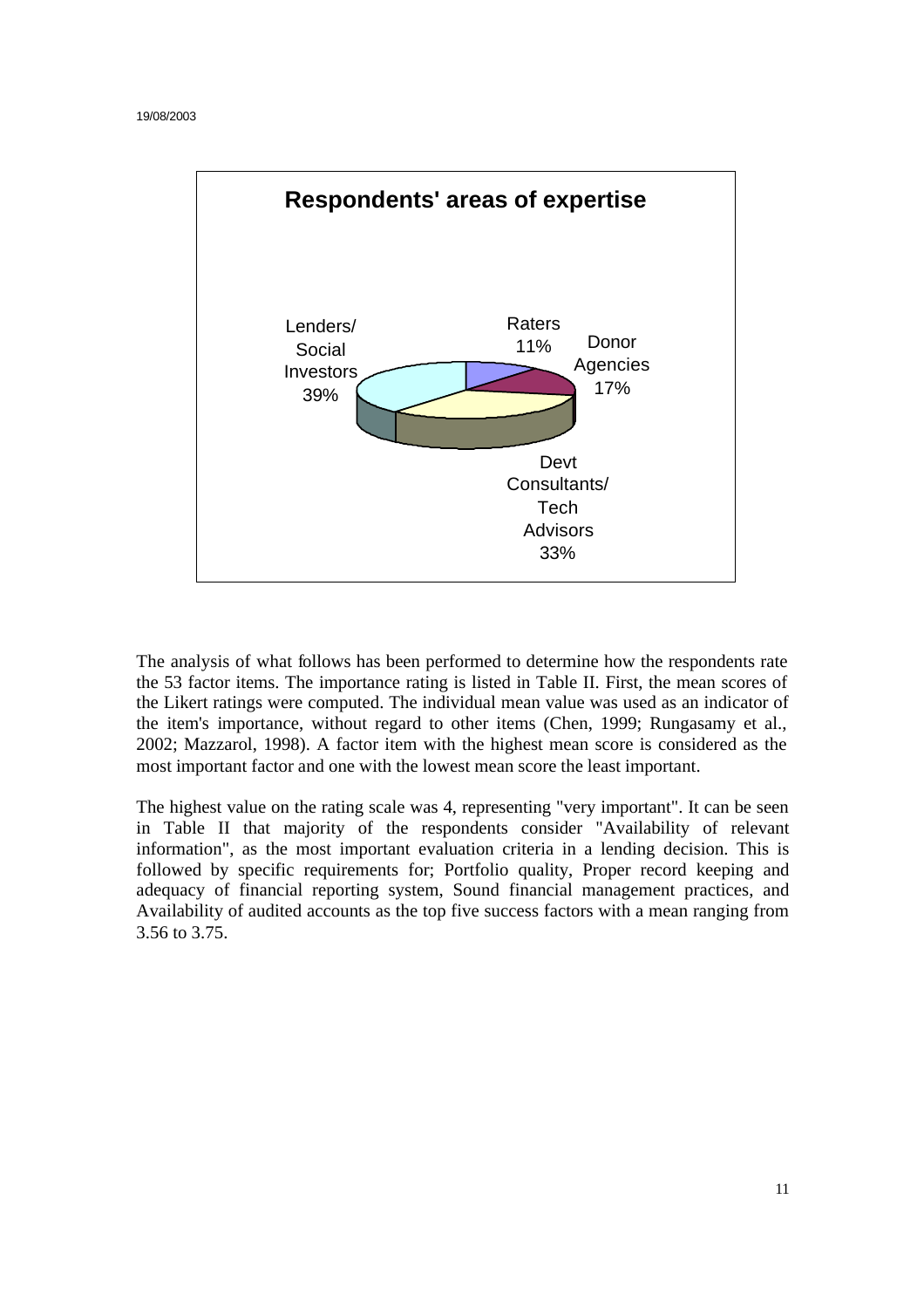| <b>COUNT</b>   | QN             | <b>SUCCESS ITEM</b>                                                   | <b>MEAN</b><br><b>RATING</b> |
|----------------|----------------|-----------------------------------------------------------------------|------------------------------|
| 1              | 3              | Availability of relevant information                                  | 3.75                         |
| $\overline{2}$ | $\overline{4}$ | Portfolio quality                                                     | 3.72                         |
| 3              | 8              | Proper record keeping and adequacy of financial reporting system      | 3.69                         |
| 4              | 20             | Sound financial management practices                                  | 3.61                         |
| 5              | 23             | Availability of audited accounts                                      | 3.56                         |
| 6              | 12             | Availability of appropriate and experienced management team           | 3.53                         |
| 7              | $\mathbf{1}$   | MFIs potential and growth prospects                                   | 3.50                         |
| 8              | 6              | Extent of business risk in the institution                            | 3.50                         |
| 9              | 18             | Financial sustainability level (profitability track record)           | 3.50                         |
| 10             | 27             | Extent to which MFIs is a formal organization                         | 3.43                         |
| 11             | 40             | Adequacy of cash flows to service commercial loans                    | 3.36                         |
| 12             | 22             | Reputable board and good/effective governance                         | 3.31                         |
| 13             | 45             | Total cost of borrowed funds i.e. repayment burden and other costs    | 3.19                         |
| 14             | 9              | Reputation risk of institution in previous borrowing                  | 3.17                         |
| 15             | 5              | Returns achievable from investing in microfinance opportunities       | 3.14                         |
| 16             | 31             | Adequacy of MFI's system of borrower selection criteria               | 3.08                         |
| 17             | 38             | Lender's strategy and financing policy                                | 3.08                         |
| 18             | 13             | A formal business plan for marketing MFIs business strategy           | 3.06                         |
| 19             | 53             | Supportive legal mechanisms for settlement of claims                  | 3.00                         |
| 20             | 43             | Exposure to commercial sources of funds and networking advantage      | 2.89                         |
| 21             | 52             | Availability of appropriate financial instruments                     | 2.92                         |
| 22             | 47             | Availability of wholesale (funds) or other financing arrangements     | 2.92                         |
| 23             | 26             | An appropriate debt-equity ratio                                      | 2.90                         |
| 24             | 28             | Cost of making loans to MFIs i.e. screening, administration costs     | 2.86                         |
| 25             | 48             | Stable macro-economic environment                                     | 2.86                         |
| 26             | 51             | Financial sector liberalization, including supportive banking reforms | 2.86                         |
| 27             | 29             | Ability to meet customer demand with appropriate products             | 2.81                         |
| 28             | 24             | An orientation towards private sector approach to microlending        | 2.83                         |
| 29             | 25             | Purpose of funds                                                      | 2.75                         |
| 30             | 36             | Degree of MFIs operational autonomy from external influences          | 2.78                         |
| 31             | 35             | Strong capital base (equity for leveraging risky funds)               | 2.78                         |
| 32             | 19             | Legal personality status                                              | 2.72                         |
| 33             | 50             | Availability of investment funds targeting MFIs                       | 2.67                         |
| 34             | $\overline{2}$ | Size of MFIs                                                          | 2.67                         |
| 35             | 10             | Supervision and regulatory status                                     | 2.58                         |
| 36             | 14             | Total number of clients                                               | 2.56                         |
| 37             | 30             | MFIs stage of development                                             | 2.58                         |
| 38             | 41             | Years of existence i.e. long track record.                            | 2.58                         |
| 39             | 11             | MFIs lending methodology                                              | 2.50                         |
| 40             | 49             | Extent of development of financial markets.                           | 2.56                         |

# **Table II**. Results of mean score importance rating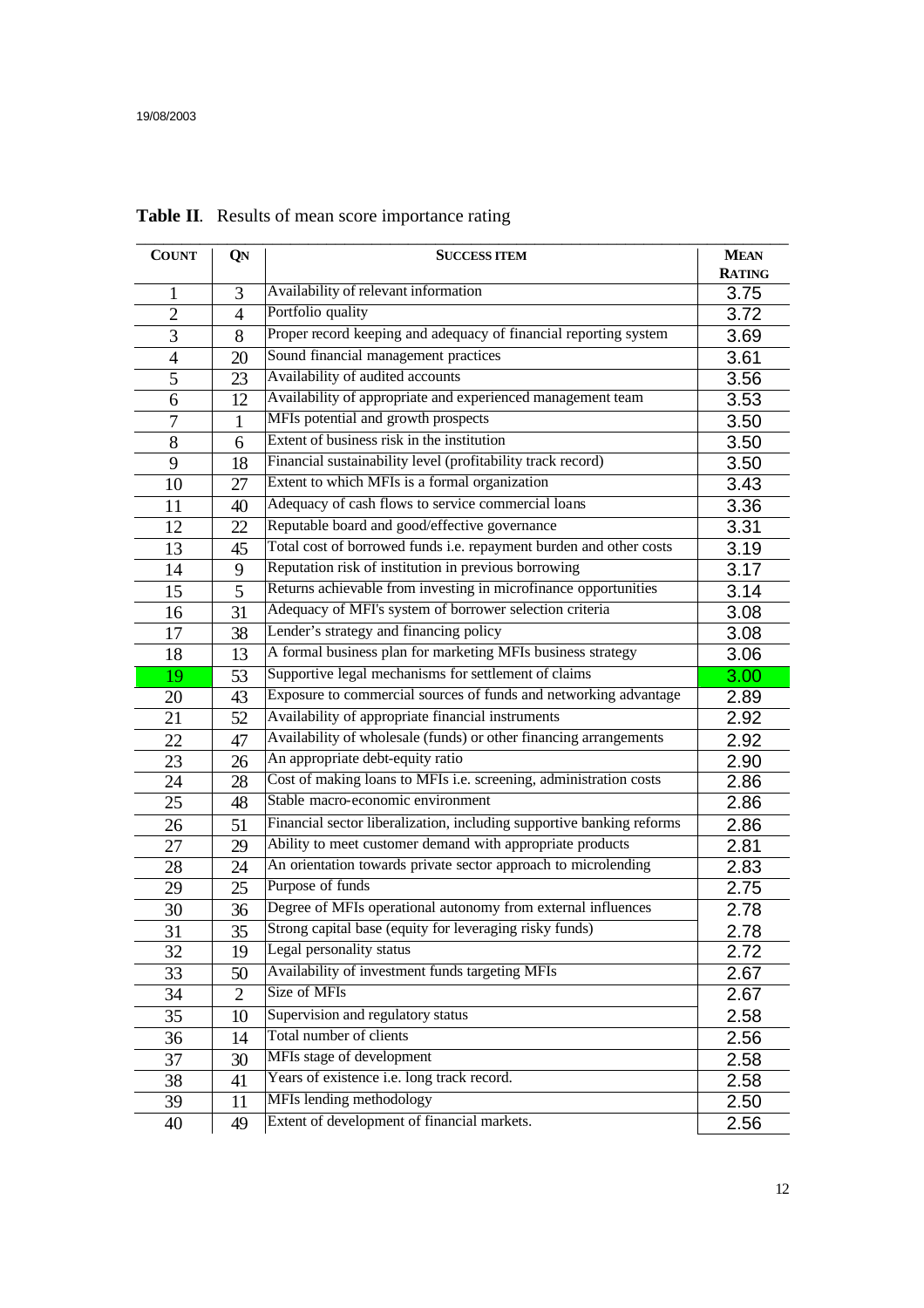| 41 | 15 | Credit rating score                                                  | 2.47 |
|----|----|----------------------------------------------------------------------|------|
| 42 | 32 | Ownership; including mix and composition of stakeholders             | 2.50 |
| 43 | 44 | Inadequate supply of subsidized finance to the MFIs                  | 2.47 |
| 44 | 46 | Lack of sufficient retained earnings                                 | 2.39 |
| 45 | 21 | Extent of MFIs openness and acceptance of intrusion by investors     | 2.42 |
| 46 | 34 | Lender's exposure and appreciation of microfinance operations        | 2.33 |
| 47 |    | Possession of adequate (type) collateral                             | 2.36 |
| 48 | 37 | Type of institution e.g. bank, NGO, limited company, credit union    | 2.33 |
| 49 | 17 | Extent of product and delivery innovations, technologies pursued     | 2.31 |
| 50 | 16 | Extent to which ethical image, social responsibility drives decision | 2.19 |
| 51 | 33 | <b>Location of MFIs business</b>                                     | 2.22 |
| 52 | 42 | Unused debt capacity                                                 | 2.17 |
| 53 | 39 | MFI's commitment to poverty lending strategy                         | 2.03 |

In the fourth column of Table II, we find that most of the success factors were rated below 3.00- i.e. below the "important score". Interestingly, MFIs commitment to poverty lending strategy, unused debt capacity, and location of MFI are found at the bottom of the list meaning they do not matter in attracting commercial funds. This is to be expected, since all that matters is whether lenders get their money back!

# *5.1 Exploratory Data Analysis*

A factor analysis was undertaken of the 53 success factors to identify the critical factors of MFI access to commercial markets. The general purpose of factor analysis was to summarize the information requirements for commercial lending. The analysis proceeded in an exploratory mode<sup>10</sup>- an approach used in the absence of detailed theory (Zhang et al., 2000; Sureshchandar et al., 2002).

Factor analysis was done using statistica computer package version 6.0 and principal component extraction method (Antony et al.2002; Mazzarol, 1998). As per principal component analysis, only factors having eigenvalues greater than 1 are considered significant (Herman, 1976; Child, 1970; Chen, 1999). A varimax rotation was applied for ease of data interpretation and determination of common factor structures, with maximum factor loadings (Hopkinson and Pujari, 1999). Factor loadings under each critical factor (qualifying factor structure) were used to provide the cut off for items to be considered.

In this study, the cut-off point for success factor interpretation was + or-0.55. Absolute factor loadings greater than 0.3 are considered significant; loadings of 0.4 important; if loadings are 0.5/0.6 or greater, they are considered very good and very significant

  $10$  Exploratory factor analysis aims at unearthing underlying factors that illustrate relationships among a set of interrelated items. Factor loadings are used to present these relationships.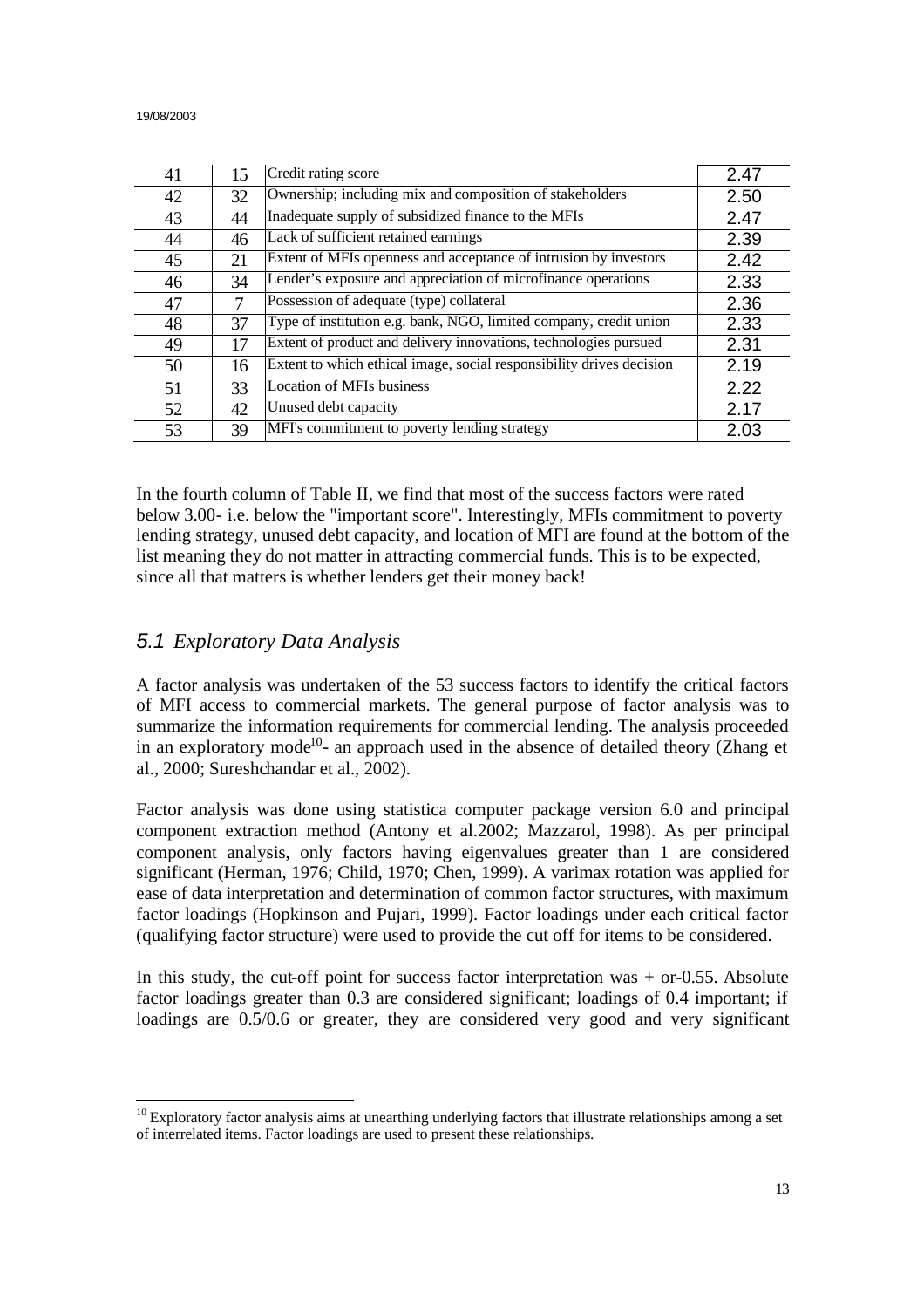(Antony et al., 2002; Zhang, 2000; Hopkinson and Pujari, 1999). High factor loadings suggest<sup>11</sup> that the factors are critical (Antony et al., 2002; Chen, 1999; Nunes, 2002).

In keeping with this ruling we derived 10 factors, thus omitting 11 success items that did not score above  $+$  or  $-0.55$  - meaning that only 42 items were suitable for factoring. Table III shows the final ten factors wherein all factors have more than one eigenvalues, accounting for 85 percent of variance in the data. As per Kaiser's criterion, only factors having eigenvalues greater than 1 are considered significant for extraction. All 42-factor loadings yielded clear results with statistics ranging from 0.56 to 0.92. The results are reported in Table IV.

# *5.2 Interpretation of results*

The ten factors address and relate to issues of concern on which this research is based. Success items must relate to each other for an appropriate factor model. Where the correlation is too small (as shown by factor loadings  $\langle 0.55 \rangle$ , it is unlikely that the items have some property in common. Hence such items are not grouped together, and have been omitted in Table III.

|                | Eigenvalues (Spreadsheet4)              |                                     |            |          |  |  |  |  |  |  |
|----------------|-----------------------------------------|-------------------------------------|------------|----------|--|--|--|--|--|--|
|                | <b>Extraction: Principal components</b> |                                     |            |          |  |  |  |  |  |  |
|                | Eigenvalue                              | Cumulative<br>% Total<br>Cumulative |            |          |  |  |  |  |  |  |
| Value          |                                         | variance                            | Eigenvalue | $\%$     |  |  |  |  |  |  |
|                | 10.60602                                | 20.01136                            | 10.60602   | 20.01136 |  |  |  |  |  |  |
| $\overline{2}$ | 5.83763                                 | 11.01440                            | 16.44365   | 31.02576 |  |  |  |  |  |  |
| $\overline{3}$ | 5.54441                                 | 10.46116                            | 21.98806   | 41.48691 |  |  |  |  |  |  |
| 4              | 4.66696                                 | 8.80558                             | 26.65502   | 50.29249 |  |  |  |  |  |  |
| $\overline{5}$ | 4.06849                                 | 7.67640                             | 30.72352   | 57.96890 |  |  |  |  |  |  |
| 6              | 3.74136                                 | 7.05917                             | 34.46488   | 65.02807 |  |  |  |  |  |  |
| $\overline{7}$ | 3.51890                                 | 6.63943                             | 37.98378   | 71.66750 |  |  |  |  |  |  |
| $\overline{8}$ | 2.77668                                 | 5.23902                             | 40.76046   | 76.90652 |  |  |  |  |  |  |
| $\overline{9}$ | 2.39944                                 | 4.52725                             | 43.15990   | 81.43377 |  |  |  |  |  |  |
| 10             | 1.94670                                 | 3.67301                             | 45.10660   | 85.10679 |  |  |  |  |  |  |

**Table III.** Number of factors and eigenvalues

The ultimate importance of factors is determined by their interpretability. It should be noted that the success items (questions) with the largest values provide the flavor of the factor. These factor items indicate the factor structure and are used for labeling or naming the factors in this study (Child, 1970; Chen, 1999; Hopkinson and Pujari, 1999; Jain, 2001; Nunes, 2002). The full name-list of critical success strategies (CSFs) obtained from factor analysis is shown in Table V.

 $\overline{\phantom{a}}$  $11$  Other factor loadings are considered insignificant and can safely be dropped in the selection process.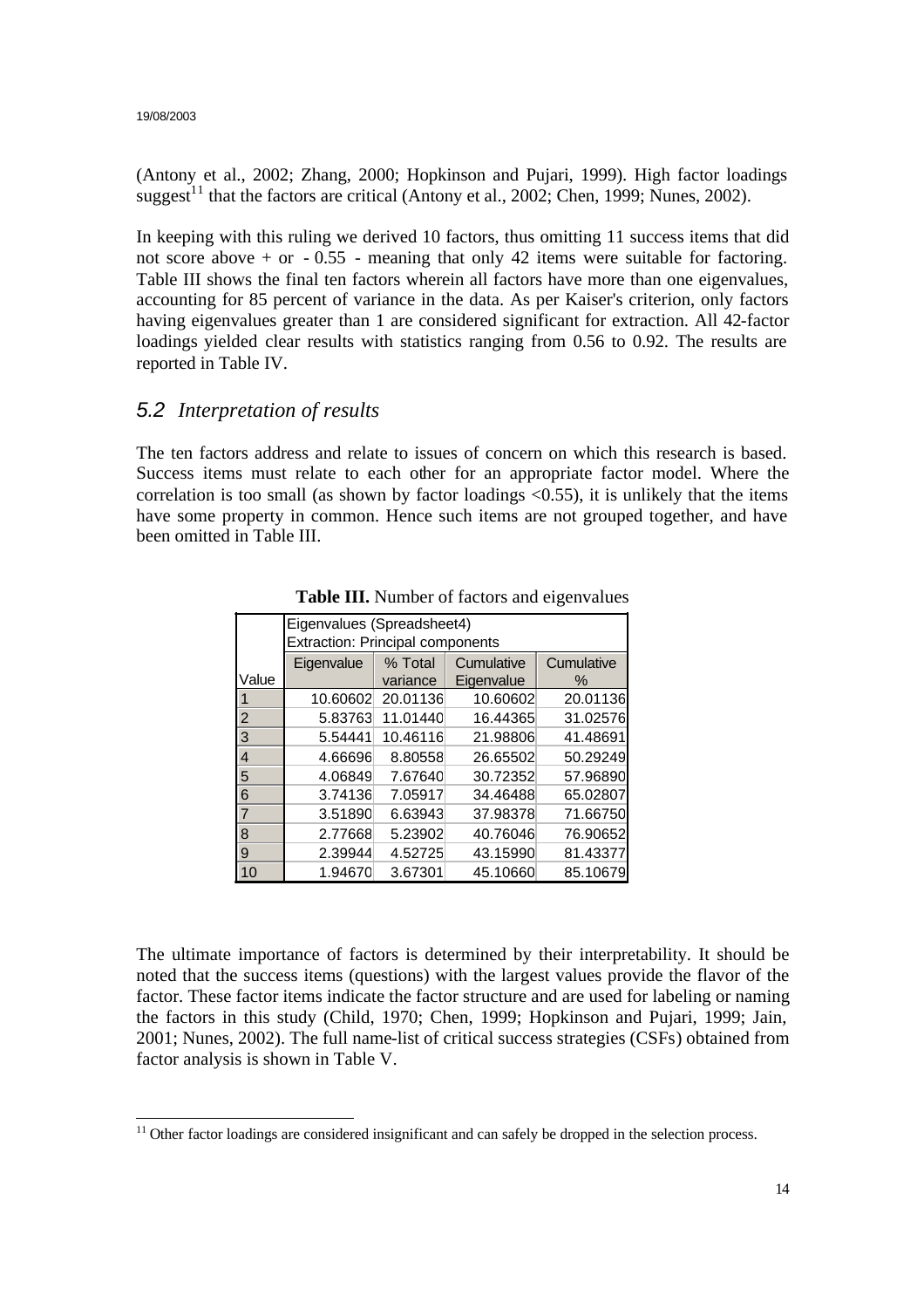*Factor 1* collects five success items that deal with issues related to ability of MFI operational structures to produce reliable and transparent financial information. That is, audited accounts, portfolio quality, adequacy of cashflow/ability to repay, and appropriate - formal and accountable operational structures. Formalized operations allow for proper accounting of key information. Thus, we labeled factor one as "*Extent of formalization & transparency in financial reporting"*. This factor captures the relevance and soundness of information obtainable from the MFI for informed decision-making. Key to this is the question of accountability of the reporting structures of the MFI.

*Factor 2* was loaded onto by three items that refer to assessment of business risk and creditworthy of an MFI. They include:

- 1. Returns achievable from investing in microfinance operations,
- 2. Credit rating score,
- 3. Total cost of borrowed funds, i.e. repayment burden and other underwriting requirements. Factor 2 was named "*Viability of investment in microfinance*".

*Factor 3* includes six items that focus on microfinance outreach innovations. The items is include the: Number of clients, Location of MFI business, Extent to which ethical concerns and social role of lender drives decision to lend, Lender's appreciation and exposure to the role microfinance in economic development. Product delivery innovations pursued by the MFI and Availability of development funds targeting microfinance. This factor captures the 'core service' of microfinance innovation and practice. It was named " *Microfinance practice and extent of product-delivery innovations*".

*Factor 4* consists of seven items relating to MFI operational maturity, credibility and ownership structure. They include: reputational risk of the institution in previous borrowing, profitability track record, MFI stage of development, ownership mix, lender's exposure to microfinance operations, degree of MFI operational autonomy, and finally, lender's financing policy. Accordingly, this factor was labeled *" Operational reputation and stage of development".* 

*Factor 5* was loaded by five considerations that are essential for support and a thriving business of microfinance.

- 1. Stable macro economic environment,
- 2. Extent of development of financial markets,
- 3. Financial sector liberalization and supportive banking reforms,
- 4. Availability of appropriate financial-intruments for microfinance institutions,
- 5. Size of MFI, which is a function of the operational environment.

These items represent external environment factors conducive for the practice of microfinance. Factor 5 can be named *" Extent of financial market reform and enabling environment".*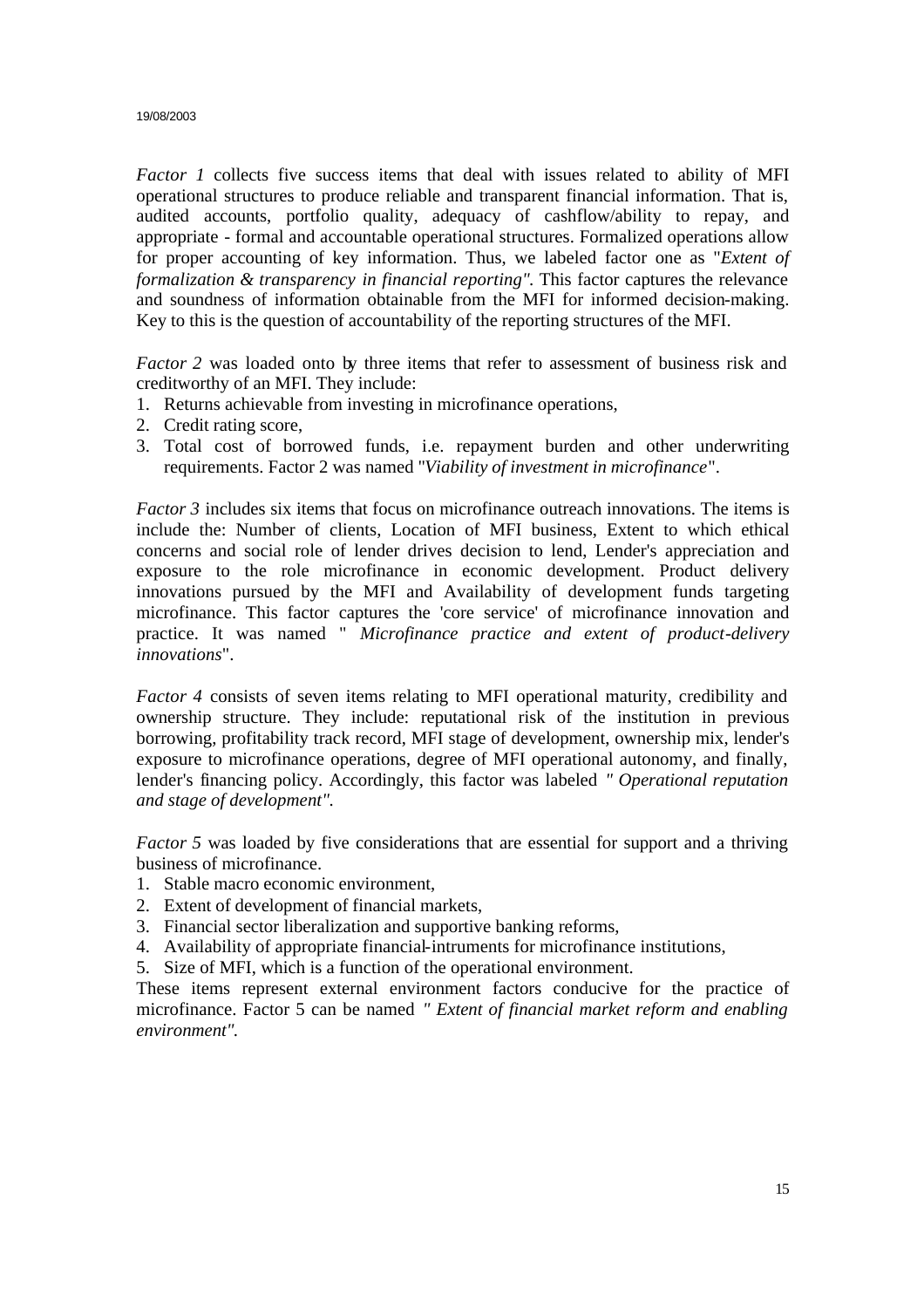| VARIABLE (VAR.),                                                             | <b>MEAN</b>  | SIGNIFICANT FACTOR LOADINGS ONLY, F=FACTOR STRUCTURE |      |      |                |        |                |                | TOTAL/ |                |                |                |
|------------------------------------------------------------------------------|--------------|------------------------------------------------------|------|------|----------------|--------|----------------|----------------|--------|----------------|----------------|----------------|
| <b>SUCCESS ITEMS</b>                                                         | <b>SCORE</b> | F1                                                   | F2   | F3   | F <sub>4</sub> | F5     | F <sub>6</sub> | F7             | F8     | F9             | <b>F10</b>     | VAR./F         |
| <b>QUESTION 27</b>                                                           | 3.43         | 0.89                                                 |      |      |                |        |                |                |        |                |                |                |
| <b>QUESTION 40</b>                                                           | 3.36         | 0.78                                                 |      |      |                |        |                |                |        |                |                |                |
| <b>QUESTION 4</b>                                                            | 3.72         | 0.68                                                 |      |      |                |        |                |                |        |                |                |                |
| <b>QUESTION 23</b>                                                           | 3.56         | 0.60                                                 |      |      |                |        |                |                |        |                |                |                |
| <b>QUESTION 3</b>                                                            | 3.75         | 0.59                                                 |      |      |                |        |                |                |        |                |                |                |
| <b>QUESTION 5</b>                                                            | 3.14         |                                                      | 0.90 |      |                |        |                |                |        |                |                | 1              |
| <b>QUESTION 15</b>                                                           | 2.47         |                                                      | 0.70 |      |                |        |                |                |        |                |                |                |
| <b>QUESTION 45</b>                                                           | 3.19         |                                                      | 0.68 |      |                |        |                |                |        |                |                |                |
| <b>QUESTION 17</b>                                                           | 2.31         |                                                      |      | 0.83 |                |        |                |                |        |                |                | $\mathbf{1}$   |
| <b>QUESTION 14</b>                                                           | 2.56         |                                                      |      | 0.79 |                |        |                |                |        |                |                |                |
| <b>QUESTION 50</b>                                                           | 2.67         |                                                      |      | 0.78 |                |        |                |                |        |                |                |                |
| QUESTION 34*                                                                 | 2.33         |                                                      |      | 0.64 | 0.56           |        |                |                |        |                |                | $\overline{2}$ |
| <b>QUESTION 33</b>                                                           | 2.22         |                                                      |      | 0.57 |                |        |                |                |        |                |                | 1              |
| <b>QUESTION 16</b>                                                           | 2.19         |                                                      |      | 0.57 |                |        |                |                |        |                |                |                |
| <b>QUESTION 32</b>                                                           | 2.50         |                                                      |      |      | 0.83           |        |                |                |        |                |                |                |
| <b>QUESTION 30</b>                                                           | 2.58         |                                                      |      |      | 0.74           |        |                |                |        |                |                | 1              |
| QUESTION 36*                                                                 | 2.78         |                                                      |      |      | 0.72           |        | 0.60           |                |        |                |                | $\overline{c}$ |
| <b>QUESTION 9</b>                                                            | 3.17         |                                                      |      |      | 0.66           |        |                |                |        |                |                | 1              |
| <b>QUESTION 38</b>                                                           | 3.08         |                                                      |      |      | 0.58           |        |                |                |        |                |                | 1              |
| <b>QUESTION 18</b>                                                           | 3.50         |                                                      |      |      | 0.58           |        |                |                |        |                |                | 1              |
| <b>QUESTION 49</b>                                                           | 2.56         |                                                      |      |      |                | 0.91   |                |                |        |                |                | 1              |
| <b>QUESTION 51</b>                                                           | 2.86         |                                                      |      |      |                | 0.77   |                |                |        |                |                |                |
| <b>QUESTION 48</b>                                                           | 2.86         |                                                      |      |      |                | 0.69   |                |                |        |                |                |                |
| <b>QUESTION 52</b>                                                           | 2.92         |                                                      |      |      |                | 0.66   |                |                |        |                |                |                |
| <b>QUESTION 2</b>                                                            | 3.72         |                                                      |      |      |                | (0.58) |                |                |        |                |                |                |
| <b>QUESTION 20</b>                                                           | 3.61         |                                                      |      |      |                |        | 0.86           |                |        |                |                | 1              |
| <b>QUESTION 22</b>                                                           | 3.31         |                                                      |      |      |                |        | 0.73           |                |        |                |                |                |
| <b>QUESTION 19</b>                                                           | 2.72         |                                                      |      |      |                |        | 0.66           |                |        |                |                |                |
| <b>QUESTION 8</b>                                                            | 3.69         |                                                      |      |      |                |        | 0.64           |                |        |                |                |                |
| <b>QUESTION 43</b>                                                           | 2.89         |                                                      |      |      |                |        | 0.64           |                |        |                |                |                |
| <b>QUESTION 29</b>                                                           | 2.81         |                                                      |      |      |                |        | 0.62           |                |        |                |                |                |
| <b>QUESTION 12</b>                                                           | 3.53         |                                                      |      |      |                |        | 0.62           |                |        |                |                |                |
| <b>QUESTION 7</b>                                                            | 3.50         |                                                      |      |      |                |        |                | (0.92)         |        |                |                | 1              |
| <b>QUESTION 28</b>                                                           | 2.86         |                                                      |      |      |                |        |                | 0.70           |        |                |                |                |
| <b>QUESTION 44</b>                                                           | 2.47         |                                                      |      |      |                |        |                |                | 0.78   |                |                | 1              |
| <b>QUESTION 13</b>                                                           | 3.06         |                                                      |      |      |                |        |                |                | 0.76   |                |                |                |
| <b>QUESTION 46</b>                                                           | 2.39         |                                                      |      |      |                |        |                |                | 0.66   |                |                |                |
| <b>QUESTION 39</b>                                                           | 2.03         |                                                      |      |      |                |        |                |                | 0.57   |                |                |                |
| <b>QUESTION 25</b>                                                           | 2.75         |                                                      |      |      |                |        |                |                |        | 0.84           |                |                |
| <b>QUESTION 10</b>                                                           | 2.58         |                                                      |      |      |                |        |                |                |        | 0.68           |                |                |
| <b>QUESTION 21</b>                                                           | 2.42         |                                                      |      |      |                |        |                |                |        |                | 0.84           |                |
| <b>QUESTION 41</b>                                                           | 2.58         |                                                      |      |      |                |        |                |                |        |                | 0.73           |                |
| Expl. Variance                                                               |              | 20%                                                  | 11%  | 10%  | 9%             | 8%     | 7%             | 7%             | 5%     | 5%             | 4%             | 85%            |
| No. of Success items                                                         |              | 5                                                    | 3    | 6    | 7              | 5      | 8              | $\overline{2}$ | 4      | $\overline{2}$ | $\overline{2}$ | $*42$          |
| *Total scaled down by 2 items which loaded onto two factors, I.e. Qn 34 & 36 |              |                                                      |      |      |                |        |                |                |        |                |                |                |

#### **TABLE IV.** RESULTSOF ROTATED FACTOR MATRIX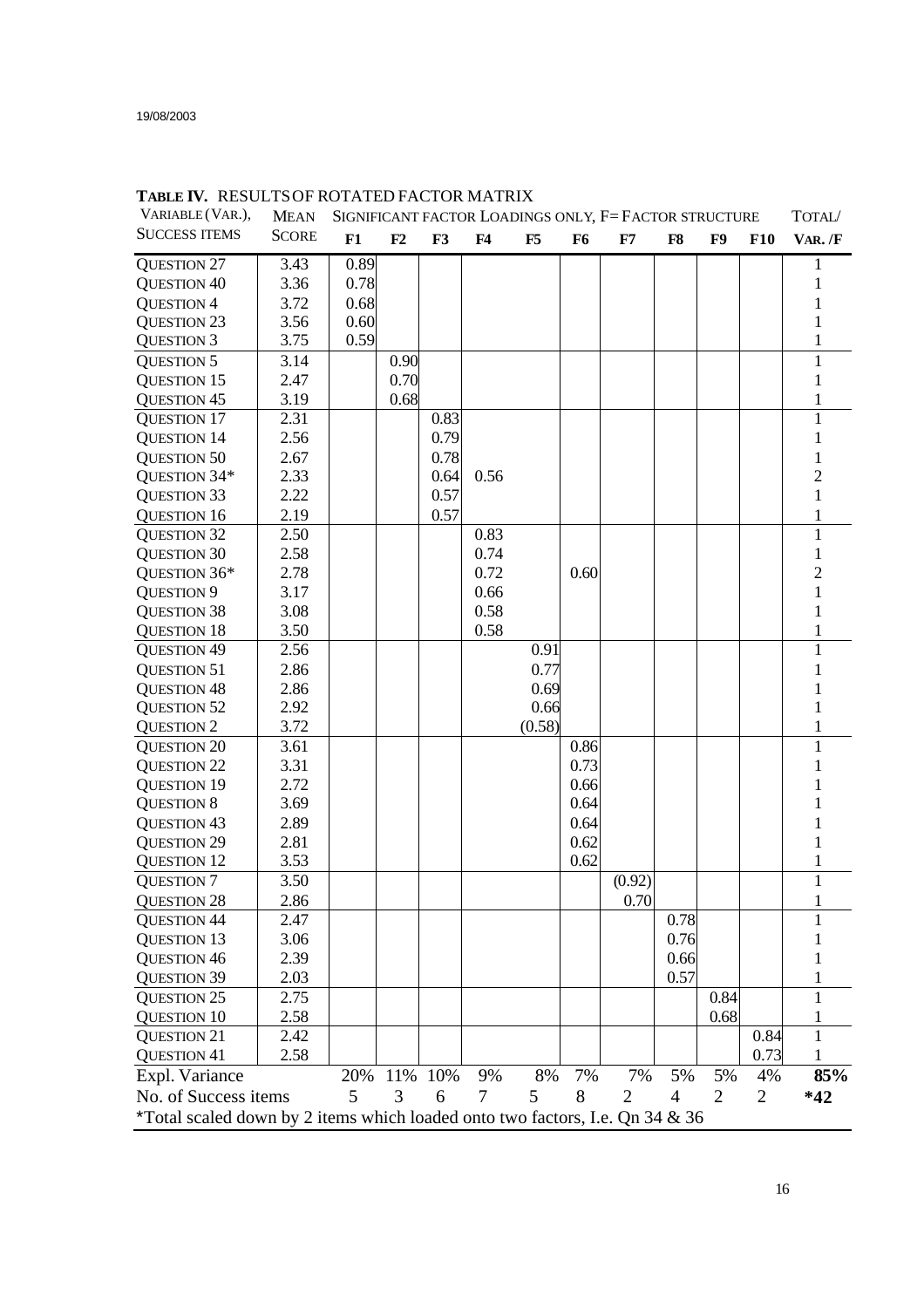*Factor 6* contains the highest number of items that loaded onto it. This critical factor consists of statements, which relate to management of microfinance business and its effective leadership. For this reason we labeled this factor as "*Sound financial management and good governance*". The list is as follows:

- 1. Proper record keeping and adequacy of financial reporting system,
- 2. Quality of management; suitable and experienced personnel,
- 3. Legal personality status of the MFI,
- 4. Sound financial management,
- 5. Reputable board and effective governance,
- 6. Ability of MFI to meet customer demand with appropriate products and services,
- 7. Degree of MFI operational autonomy free from external influence and,
- 8. MFI exposure to commercial sources of funds and networking advantage.

*Factor 7* loaded only two items. The two loan items refer explicitly to lending methods in microfinance. That is, the cost of making small loans to MFIs and adequacy of collateral to secure loan advances. Note that in Table III, the factor loading for adequate collateral (the key item) is negative and the highest in the analysis. This reflects the fact that lending in microfinance is not constrained by lack of collateral. It is not expected, but the lack of it is a critical strength in micro lending!

We interpret it to mean other loan guarantee mechanisms work and are more acceptable in microfinance. The higher factor loading is indicative of respondent's view that, lack of collateral does not bother them. This is suggestive and recognizes the high repayment rates - low default rate, on record in microfinance lending. Therefore, factor seven is titled " *Secure Loan default risk*". This means, lenders expect MFIs to confirm (guarantee) low default rates and ensure good performance of loans through their innovative lending and guarantee mechanisms.

*Factor 8* contains four items relating to sources of funding and fund raising methods. Items that load on this factor are (1) a formal business plan for marketing MFI business expansion strategy, (2) MFI's commitment to poverty lending strategy - including pro poor demand based product offerings, (3) inadequate supply of donor funds and, (4) lack of sufficient retained earnings. We label this factor " *Sparse and limited donor funds*" and regard it as indicating the fact that MFIs need to be capital starved to seek alternative funds (Jain, 2001). Availability of easy (cheap) money impairs with MFIs initiatives for accessing commercial funding.

*Factor 9* collects only two items: supervision and regulatory status, and purpose for funds. This latent factor can be labeled "*Transformation for funding access*". It summarizes the notion and industry perception that a regulated status makes an MFI better suited to tap fund markets. Hence, many MFIs hold 'funding purpose' as the main reason for transformation into 'conventional' legal forms. Financiers consider the legal form of many MFIs not promising. Besides, in many countries an institution can not be allowed to take deposits (a cheap source of funding for MFI), unless it's regulated. Understandably, there is wide spread rush to transform as away of moving towards commercialization and growth.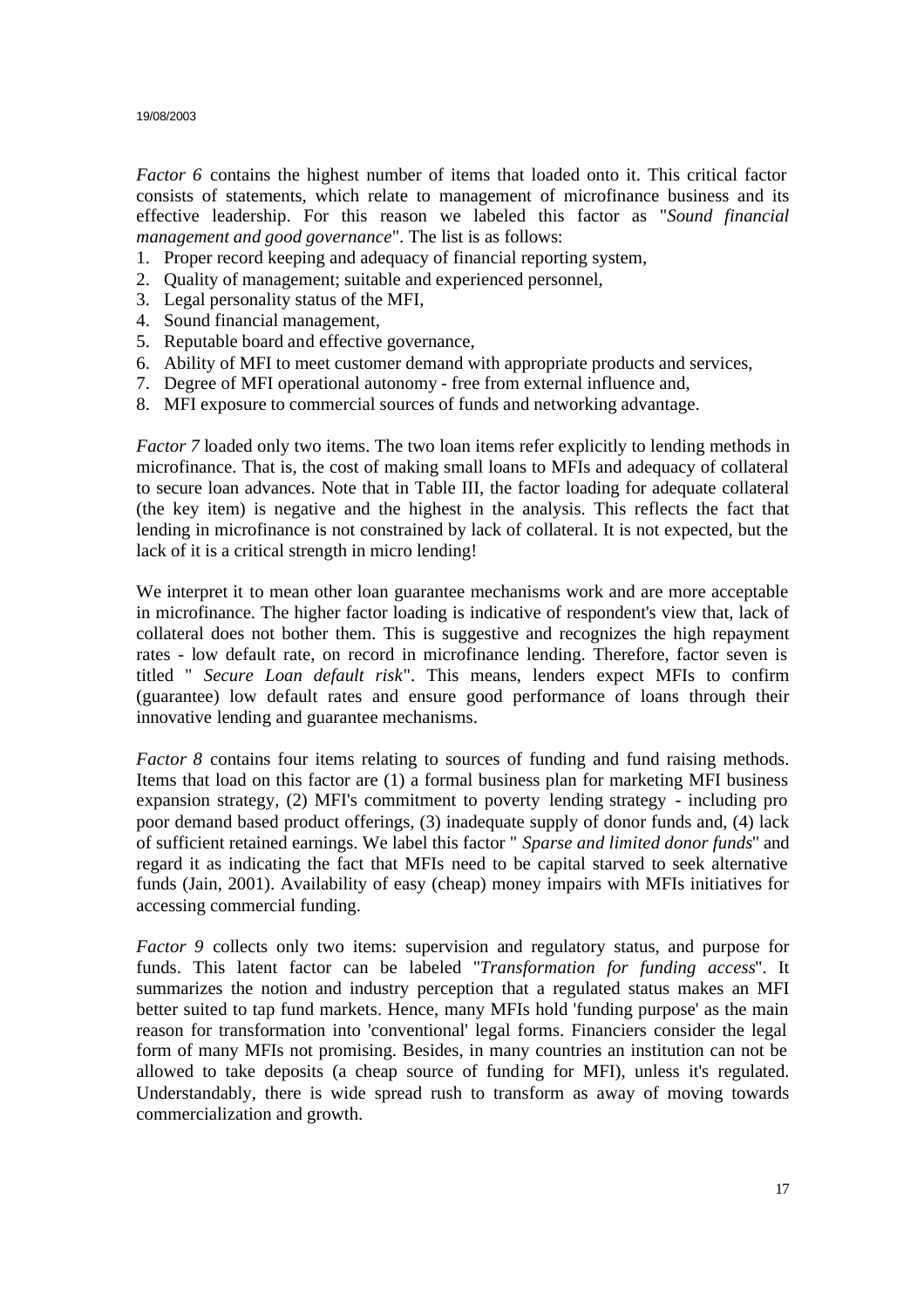Finally, *Factor 10* contains two success items relating to managerial ownership retention, i.e. extent of openness and acceptance of intrusion by outside investors, and MFI's long track record - years of existence. This factor refers to the idea that only mature organizations may have the willingness to invite outsiders to share in ownership and development of their institutional growth. In other words, MFIs that accept to open-up their institutions to 'outsider capitalists' are likely to be more successful in accessing growth funds, all other being equal. We name this factor *"Commitment to privatization and shareholding exposure"*.

# **6. Discussion of Results**

Our research has derived ten CSFs for raising additional funds from commercial fund markets. They reflect ten financing goals for microfinance institutions. They are:

| <b>CRITICAL SUCCESS FACTORS by NAME</b>                              | <b>Importance Priority</b><br><b>Score</b> | Level          |
|----------------------------------------------------------------------|--------------------------------------------|----------------|
| 1. Extent of formalization & transparency in financial reporting,    | 3.56                                       |                |
| 2. Viability of investment in microfinance,                          | 2.82                                       | 6              |
| 3. Microfinance practice and extent of product-delivery innovations, | 2.38                                       | $\overline{4}$ |
| 4. Operational reputation and stage of development,                  | 2.84                                       | -2             |
| 5. Extent of financial market reform and enabling environment,       | 2.77                                       | -5             |
| 6. Sound financial management and good governance,                   | 3.16                                       | 9              |
| 7. Secure Loan default risk,                                         | 2.61                                       | 7              |
| 8. Sparse and limited donor funds,                                   | 2.59                                       | 8              |
| 9. Transformation for funding access,                                | 2.66                                       | -10            |
| 10. Commitment to privatization and shareholding exposure.           | 2.50                                       | 3              |

**Table V.** Description of Critical success factors

Some of the findings may seem obvious, but what is clear is that many MFIs are confused by diverse and often conflicting initiatives, with no particular reason why such efforts should succeed. Much struggle has been devoted to areas that make little difference<sup>12</sup>, while CSFs for winning are overlooked. MFIs can increase their success rate if they put more effort in fulfilling demands which lenders/investors consider important for lending.

The selection of an investment/borrowing partnership in microfinance at the moment is a one way-matching problem. The investor or lender as the case may be incurs considerable risk and resources to evaluate a suitable organization. Specifically, commercial lenders go through a careful evaluation of a number of factors before

 $\overline{\phantom{a}}$  $12$  A mere strive for survival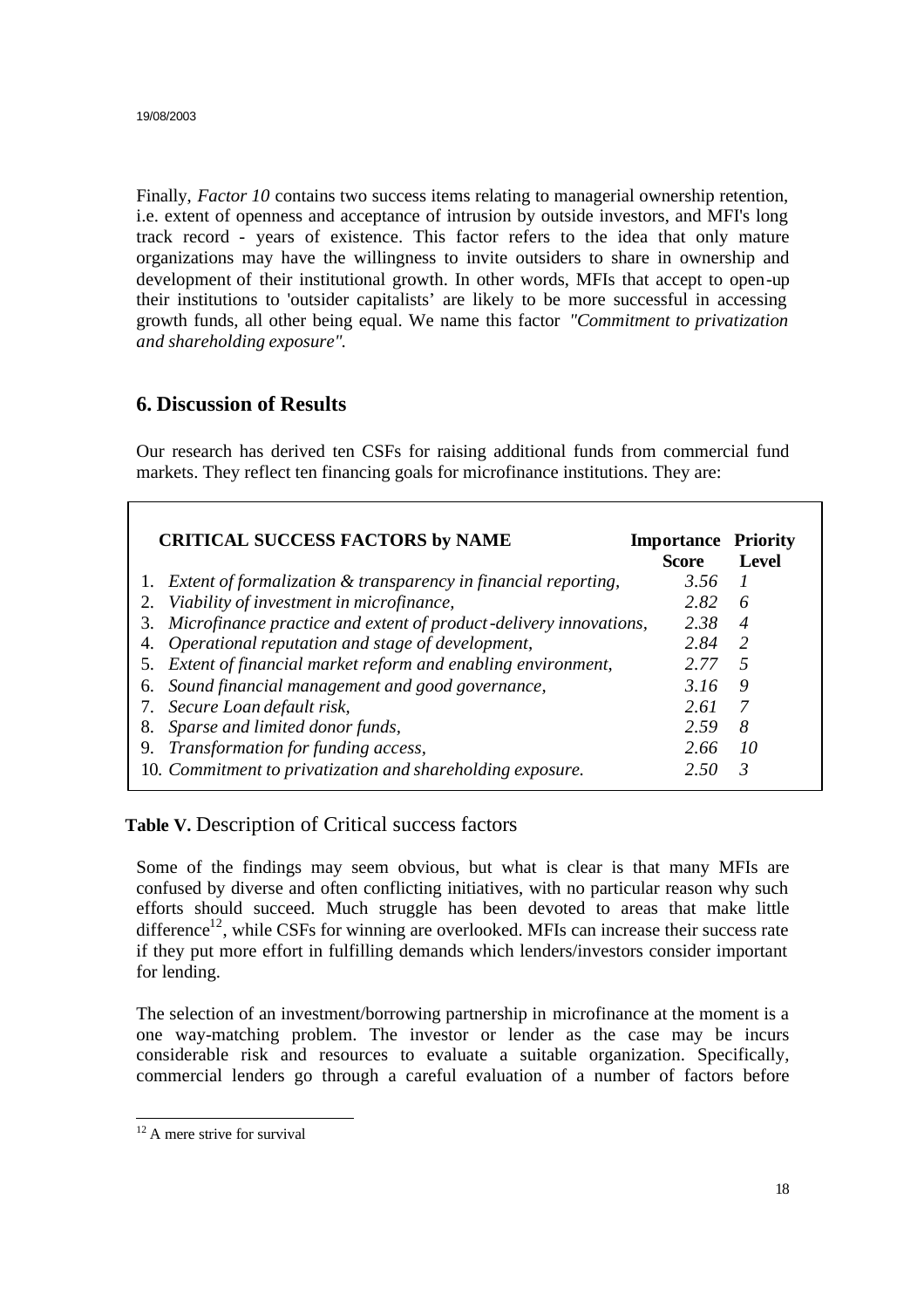agreeing to do business with an MFI. The MEP 2002survey responses revealed: the factors they consider relate to management capability, governance issues, product uniqueness and delivery systems, growth potential, ability and adequacy of financial information, portfolio quality, and a host of other factors.

On their part, MFIs play a minimum role in the decision process. However, they now have to do some strategic posturing, to make themselves attractive to the right partners and also increase their negotiation power. The course of action to take and the manner of preparation is to say the least far from clear. There is no consistent agreement across the industry regarding the most important success factors, not to mention the critical ones.

Analysis and interpretation of the responses to the MEP questionnaire allowed objective judgment in reaching a consensus on perceived importance rating of success factors, a requisite to developing success strategies. The emphasis was to understand, "what are the key drivers?" of commercial lending decisions. The analysis enabled identification of critical and absolutely essential evaluation criteria that an MFI should meet to successfully access commercial funds. These considerations consolidated in the CSFs explain MFI success clearly and the implications which can provide useful managerial direction.

The CSFs make it possible for individual MFIs to study their situation and make note of their assessed scores in regard to these requirements. However, management must emphasize the principals inbuilt in these financing strategies to realize their benefit. A look at the CSFs themselves shows most of the factors are meant to orientate MFIs to commercial business practices that go to assist in reforming the industry's refinancing strategy.

In recognition of efforts of governments to support microfinance industry through conducive regulation proposals; many MFI organizations have moved towards commercialization of their operations. The intention is always to transform into a formal legal structure that offers potential for viable financing options. As the regulatory battle continues, one thing is clear, MFIs lack guidelines and known strategies for growth in this direction. This research fills this gap, and enhances a commercialization option, as well as allaying fears of potential capitalists.

First, commercial lenders decision to fund microfinance is met with uncertainty and lack of relevant information. This is the highlight of factor 1. In factor 2, we note that performance parameters are also another key requirement. Capitalist would like to know how viable microfinance is as an investment destination of their funds. This gives them a way of evaluating their opportunity costs. Secondly, in Factor 3 and 4, the practice of microfinance as an enterprise is under scrutiny. Industry players have developed suboptimal measures to guide their decisions, leaving many would be actors with nothing to guide their actions or inaction. These factors reflect the requirements that MFIs need to set forth to commercial lenders. The number of clients, product innovation and delivery technologies pursued by the MFI, and the location of the MFI are certainly some of the facts that a lender would like to appreciate.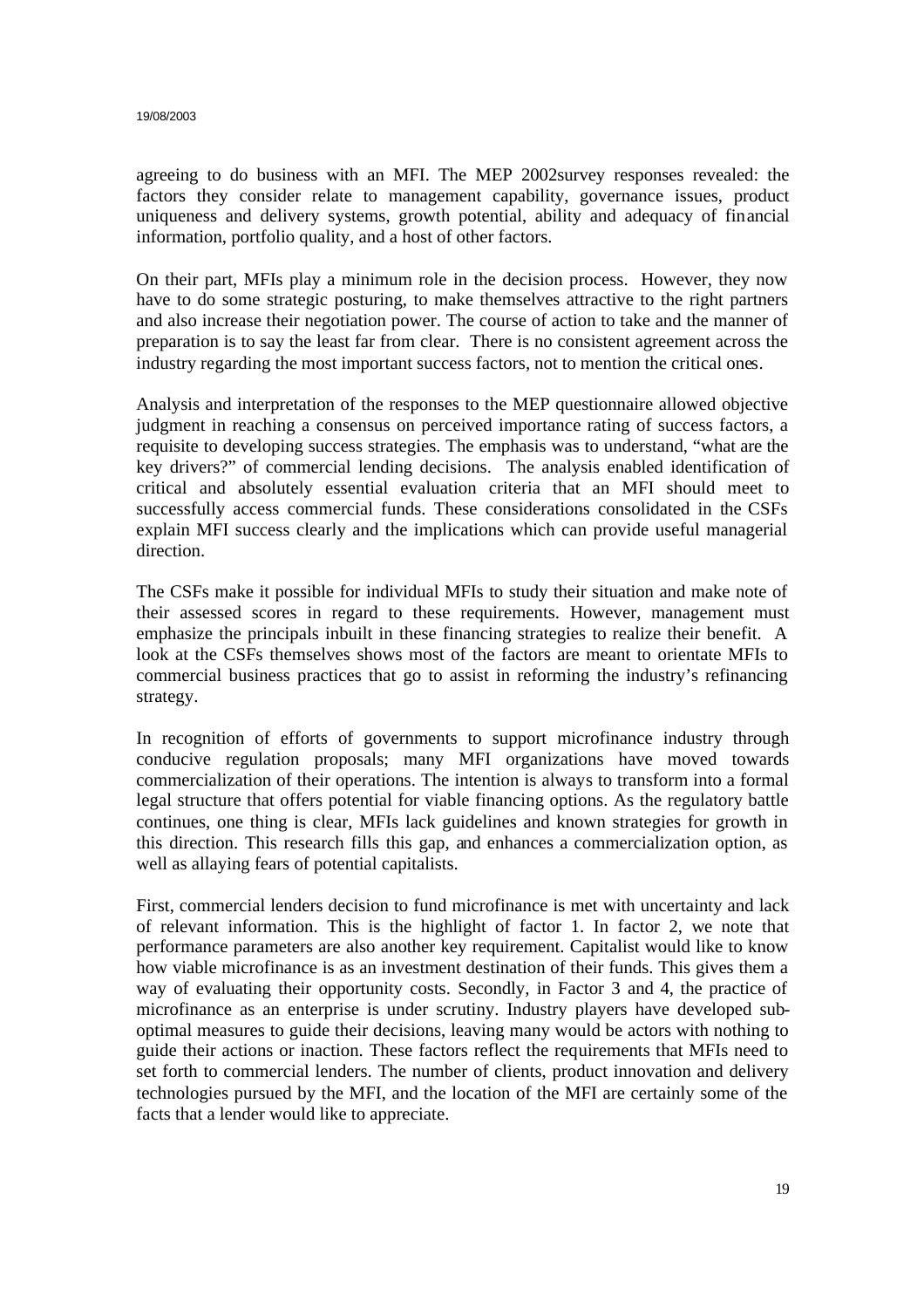The factor titled "extent of financial market reform and enabling environment" comprises of factors that are out of the control of the MFI, but nevertheless crucial for success. For example, there should be financial instruments that are tailored to microfinance providing a contractual link with MFIs. If this is not available and is not supported by the banking system, then, financiers may find it difficult to enter into a financing agreement. Factor 8 on "sparse and limited donor funds" is worth of mention. As noted above, the MFI must admit that it has the necessity<sup>13</sup> for cash. This provides the required drive to seek capital from alternative sources.

A number of rating agencies have come up with methodologies that highlight performance deficiencies for management's focused attention besides financing recommendations. However, this service is not accessible to many organizations. The findings of this study (based on grounded research) supplement the efforts of creditworthy raters. But more importantly, offers a solid foundation for a winning strategy to attaining an investment grade. It is indicative enough from all the CSFs identified that MFIs seeking to open their operations to the public domain for funding, must attain certain performance conditions designed to woo prospective sources of development finance.

Note that we tested consistency between perceptions held by surveyed respondents and what they practiced. We find there is a direct correlation between factors perceived to be important and actual criterion used by lenders. Most respondents consider: first, the quality of the portfolio, second, quality of management and effective governance and thirdly, transparency in account records and reliability of financial reporting systems. The CSF list shares most of the considerations sighted as evaluation criteria in the industry, by participating respondents.

The listed ten factors are not equally important, see ranking by mean scores for the CFS on Table V. We find that the first factor "*Extent of formalization & transparency in financial reporting"* contains success items that are highly rated in importance by participants. This is the most important CSF consideration in lending. It comprises more than half of the first five key success items, and two of the three most important considerations in Table II:

- **•** Availability of relevant information,
- Portfolio quality and,
- Availability of audited accounts.

The background of these organizations can explain the importance of this factor. There is widespread information opacity. Thus, ability to refine the reporting system and avail information to support informed decisions is a success.

We single out the other important CSF as factor 6, i.e. "*Sound financial management and good governance".* This factor contains three success items in top six as per Table II.

 <sup>13</sup> If other sources avail sufficient capital there would be no need for additional funds! Hence, the main sources of funding for the MFI should be stretched to the limit.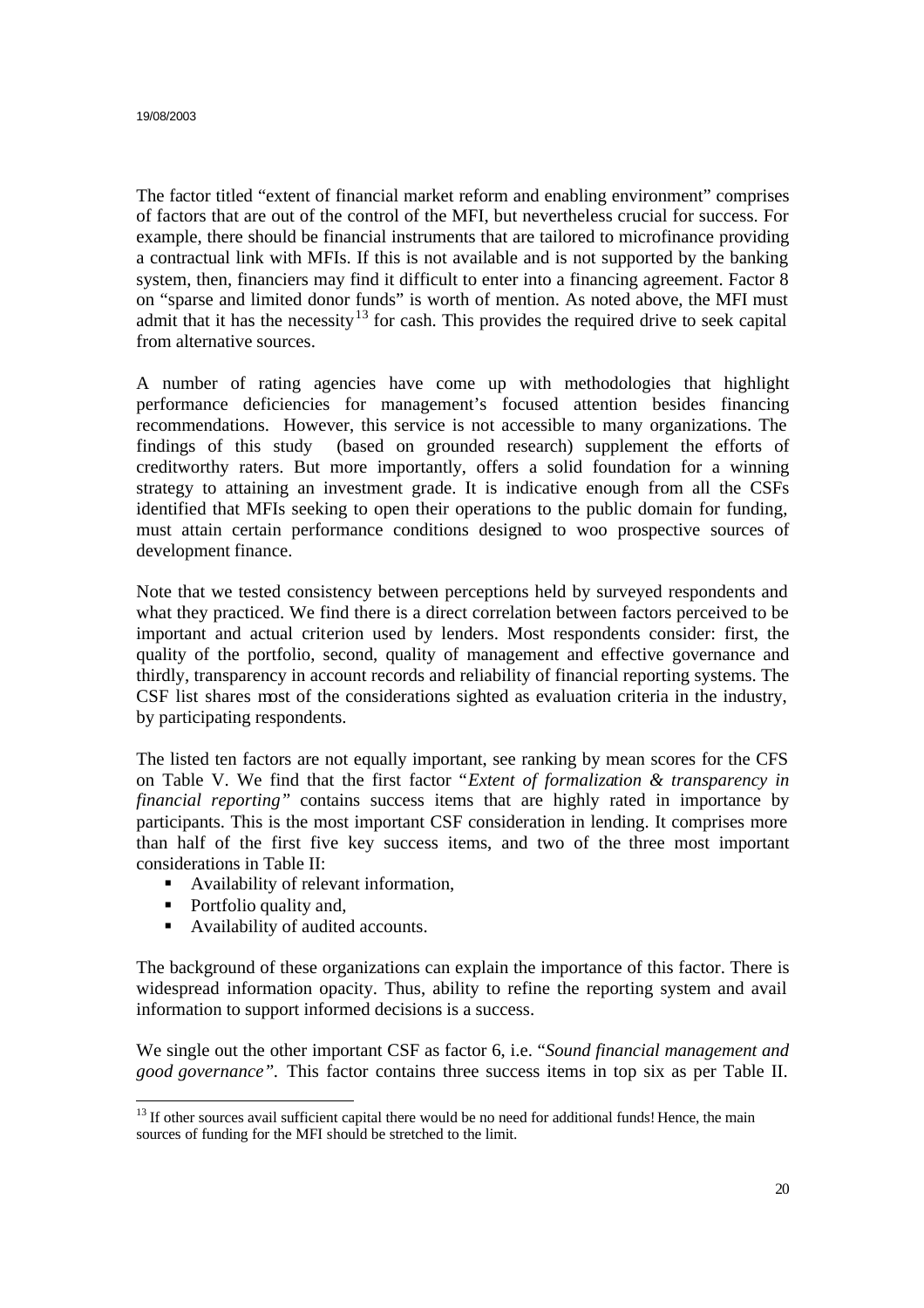These items are providing necessary information to lenders/investors as key determinants of a credit evaluation decision. Proper record keeping and adequacy of financial reporting system is very reassuring to any investor. So is an appropriate management team and sound financial management practices. Using our measurement scale in the survey, these two factors alone pass the test of importance (a score of 3 and above) as can be seen in Table V. A rearrangement of the CSFs by mean score gives the implementation order of these strategies for success (see Table V for the prioritization).

# *6.1 Implications for Practice of Microfinance*

It is now recognized that the broad objective<sup>14</sup> of microfinance ranges from poverty alleviation to micro and small enterprise sector development. The need to satisfy funding requirements for these objectives for practitioners is increasingly pressing by the day. However, as noted by Consultative Group to Assist the Poor (CGAP, 2002), a "sustainable MFI is not limited to donor funding, but can draw on other alternative sources to cater for the growing needs of its target market". A commercial approach leading to market-oriented financing is therefore necessary for continued provision of quality financial services to the poor (Christen and Drake, 2001).

In this paper we highlight the determinants of commercial funding growth in microfinance industry. The CSFs perspective seeks alternative measures that an MFI should take for increased access to financial markets. A comprehensive assessment and use of success factors in developing a financing strategy could allay the difficulties faced by MFIs in attracting funding. This is a right step towards alleviating constrained donor funds. Focus should now be given to areas that are important for achieving access to alternative funds, sustaining success in microfinance business and remaining relevant.

CSF provides the value of a finance-planning tool to obtain access to long-term financing for MFI's growth. They determine (set) priorities among success factors for MFIs. Adoption of CSF as a planning instrument for future financing will certainly lead to creation of a dynamic microfinance industry assured of sustainable growth. By and large CSFs aggregate microfinance experts' evaluation of factors that matter in a commercial lending decision. Besides, they will be helpful in effecting an equitable sharing of the world's resources.

From the perspective of a potential lender, CSF existence conveys a positive outlook of the MFI's long-term viability. CSF identifies critical conditions (performance expectations) in MFIs that help lenders/investors in making sound investment decisions. They serve to indicate critical requirements for commercial financing, and are an important mechanism for assessing the risk of funding microfinance prospects. Under the guidance of CSFs lenders will be more than willing to commit funds to microfinance, as the risk of getting their money back is minimized.

 <sup>14</sup> Microfinance has in recent times operated with dual objectives: the traditional social objective and the emerging commercial objective.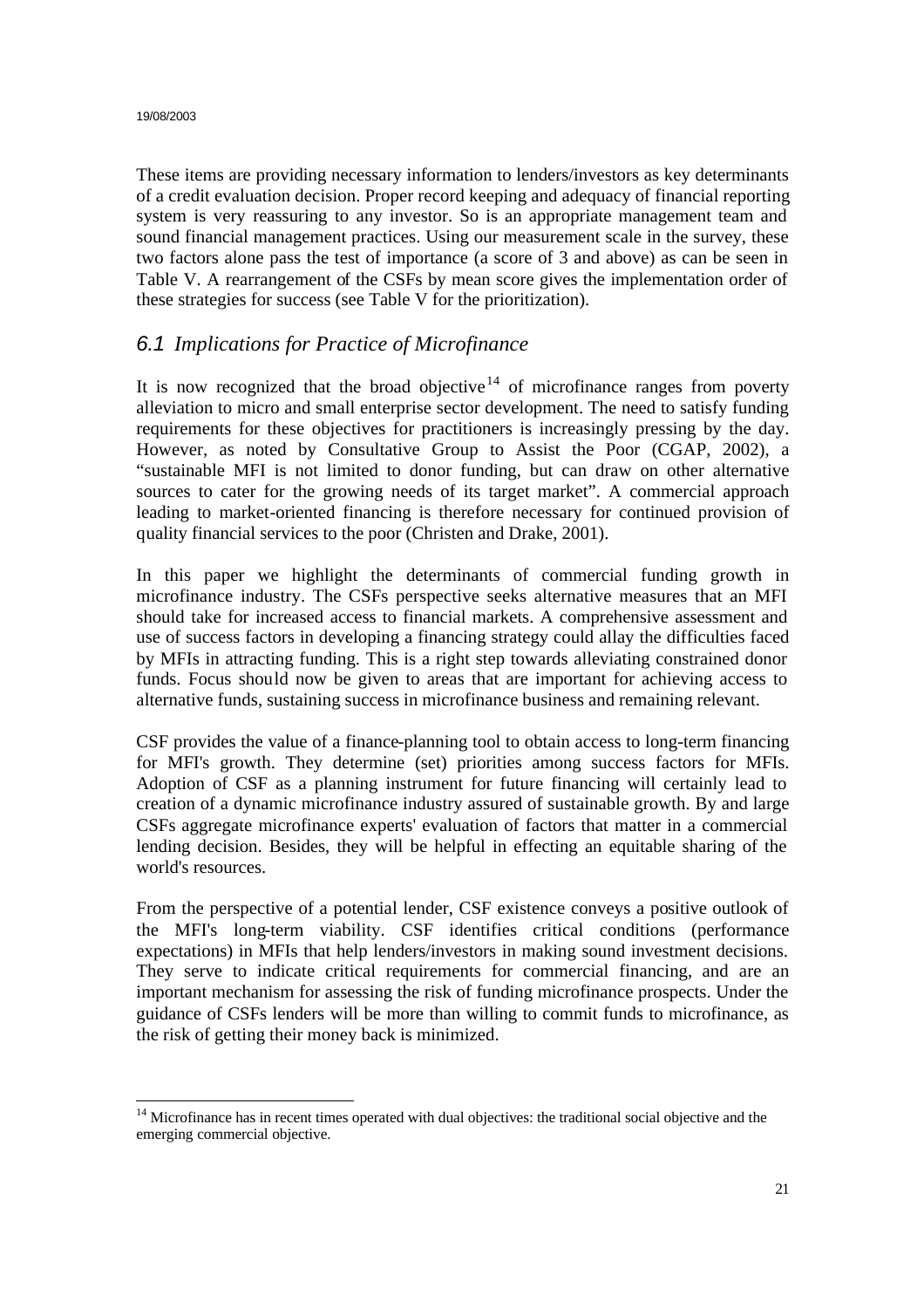Transparency brought by clear understanding from both sides will help change the reputation of microfinance to financiers. MFIs will no longer look at only on direction for funding, as they will be acceptable by the financial markets. The possibility of this link will mean gained access, and industry freedom from donor syndrome and precedence. This 'communication' breakthrough finally will provide necessary platform for the switch to commercial finance.

CSFs provide valuable guidelines and strategies for MFI financing integration with the larger financial system. From a management perspective, an MFI will be more focused and effective in fund raising, given the CSF understanding. Continued execution of CSF success strategies will open up the microfinance market to commercial lenders, development capitalists and the broad money market. This invitation enables (means) continued success of the microfinance enterprise in the longer term.

We propose commercial capital financing to be the 'missing link' in enhancing and backing the success of MFIs with innovative technologies and tremendous growth potential. CSFs equip lenders/investors and potential capitalists with powerful decisionmaking tool. They make MFIs and development financial advisors aware of financing information requirements and implementation priority of crucial strategies for alternative funding. It is also an important reference for anyone (including researchers and academics) interested in the future of microfinance, and innovative financing strategies.

#### *6.2 Inferences, Limitations and Future research agenda*

A modified survey instrument can be used to measure the level of preparedness (attractiveness) for MFIs in need of external financing. The self-assessment tool would seek to establish the "extent to which organizations fulfill/comply with identified success requirements for funding access". The rating would give a preparedness score for each success item on a particular CSF strategy. A Preparedness Performance Index (PPI) with respect to each CSF is envisaged. The development of such an index would afford a gap analysis to be performed, given a matrix scale for full benchmark scores. This will allow management to realign critical success strategies and tactics to correct identified deficiencies.

Introducing the PP index of attractiveness would be appropriate as a benchmarking tool. The PPI would be computed as the average value (of the mean scores) of the various success items that load onto the CSF. The PPI per CSF would give an indication on which areas an MFI is underperforming, and therefore needing more effort. The PPI values of all the CSFs will provide an overall picture of the level of preparedness of the institution. Management can keep these indices as yardsticks on which improvement effort can be focussed. These indices would also help researchers to understand different facets of success requirements.

The imitations of this study should be acknowledged. We took the views of 'thought leaders' as the source of our information. Although this approach has merit given the aim of the study, other personnel caliber may have had different suggestions. Most of the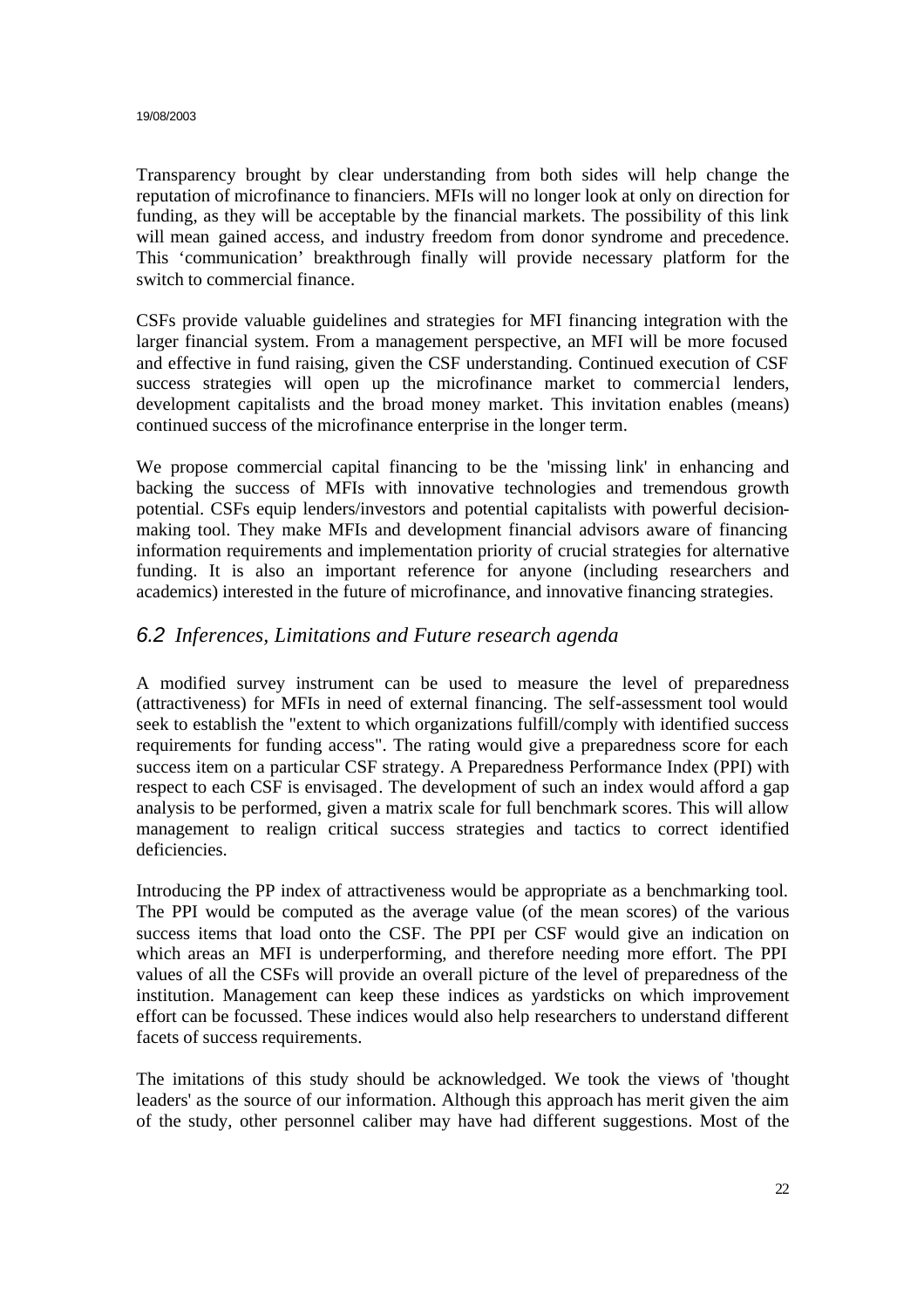participants were drawn from programmes in Africa. Perceptions drawn from a balanced sample may have generated significantly different experiences. Interpretation of the findings could be limited to the context of dominant respondents. A larger sample was obviously desirable.

Data set from MFIs may offer different opinions on what drives success in a commercial lending. Alternatively, the extent of consensus in opinion on the criticality of the CSF could also be established from microfinance organizations. Further research is needed to fully explore the nature of these CSFs. Finally, this paper is a product of on-going research addressing alternative financing models for MFIs. The current paper is limited to identification of key factors of success, and any generalization of our CSFs beyond the microfinance context should be made with caution.

# **7. Conclusions and Future research agenda**

The microfinance industry has experienced tremendous growth. This has been fueled by poor societies' eager to develop sustainable microenterprises as a strategy for poverty alleviation. However, current enthusiasm is often tempered by a limitation of development finance. First, because of constrained donor funds, and secondly, because MFIs find it difficult to obtain funding from the larger financial community that views such investment as unattractive and high risk.

We argue that possessing qualifying attributes determines ability to attract commercial funding, for MFIs seeking to raise funds from the financial markets. This is motivated by the fact that as organizations (including MFIs) grow and develop, they begin to reach the limit of their traditional funding sources (Berger and Udell, 2001; Upneja and Dalbor, 2001).

Microfinance financing models relying and focusing on donor financing have limitations and are not able to reach more poor societies that are in dare need of financial services. The alternative-financing model presented in this paper explores what it takes to finance microfinance institutions at the cutting edge of enterprise development and market reforms. This model encourages investment in and development of microfinance, and identifies criteria used by commercial lenders and other capitalists when considering funding in an MFI. Model therefore offers an alternative, which leverages scarce donor funds.

The results of this study allow us to confirm the importance of transitional factors influencing the success or failure of the switch to commercial sources of funding. The findings suggest three most important considerations for lending evaluation as; the concern for transparency in financial reporting, sound financial management and good governance, and previous borrowing reputation that is backed by MFI's financial sustainability.

Given the growing shortage of donor funds (main traditional source of capital) the failure to develop effective success strategies to promote alternative funding sources will limit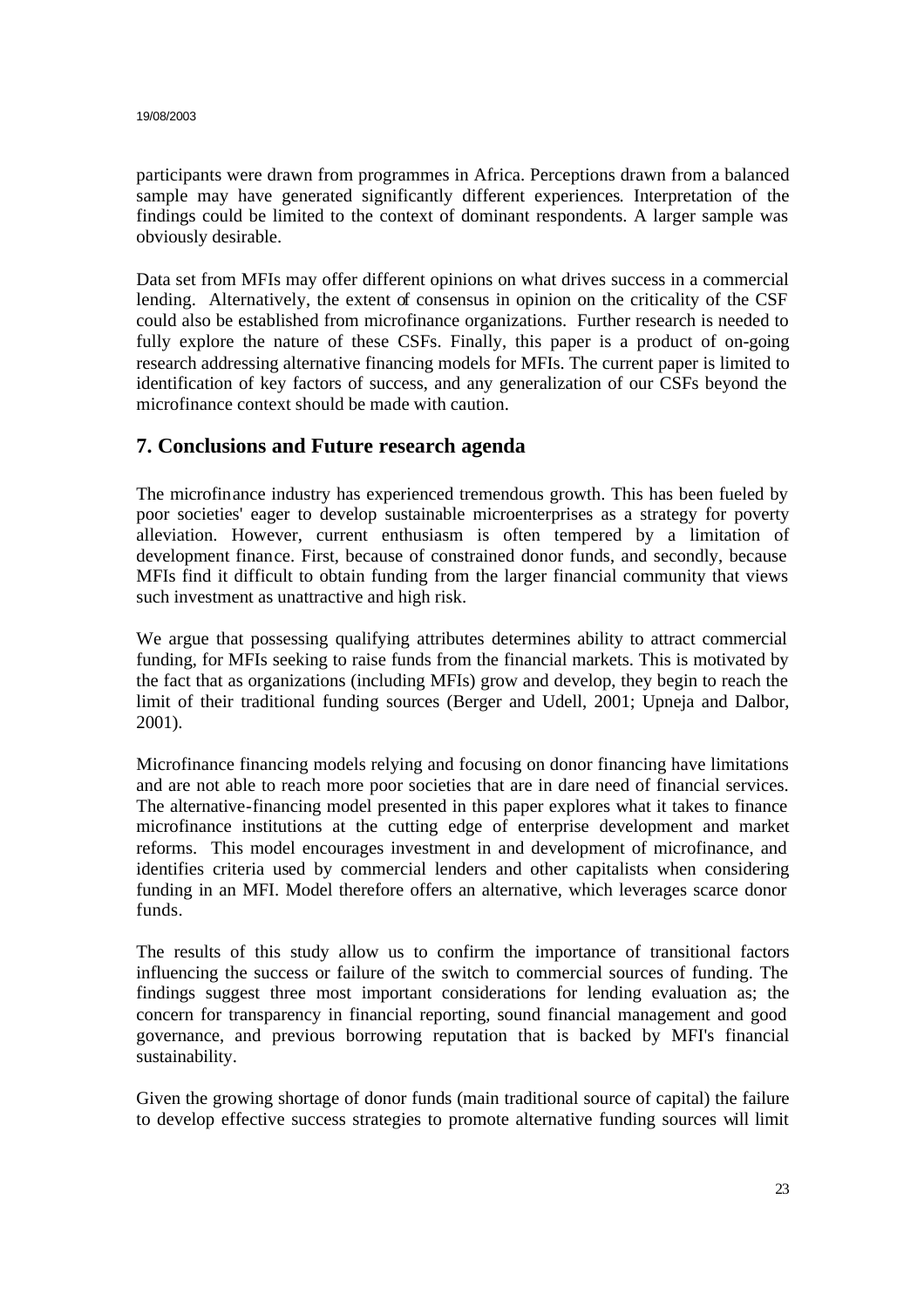the potential for microfinance in economic development. The 10 CSFs highlighted in this paper provide a realistic checklist for self-assessment of MFI's progress in a commercialization strategy. This can be used as a pre-screening tool whose performance rating will control for disappointments that arise due to premature moves and improve on the levels of preparedness for commercial funds drive. Findings also suggest on prioritization of strategy execution.

The level of preparedness would be a useful benchmarking analysis, as a basis to prioritize areas for improvement action. Such an assessment would be important given the costs charged for creditworthy recommendation (rating) and lost funds in numerous funding appraisals. An institution performing to the full extent of critical success factors, would be a good candidate for commercial funding.

#### **References**

Antony, J et al., 2002. Critical success factors of TQM implementation in Hong Kong Industries. *International Journal of Quality & Reliability management 19 (5).*

Berger, AN and Udell, GF., 2001. The economics of small business finance: The roles of private equity and debt markets in the financial growth cycle. *Journal of Banking & Finance 22.*

Black, BS and Gilson, RJ., 1998. Venture capital and the structure of capital markets: banks versus stock markets. *Journal of Financial Economics 47.*

Carlos, DC and Carlos, C., 2001. Commercialization or Transformation of NGOs to Regulated Institutions: African experience*.* Paper presented at conference on challenges for commercialization*,* Washington D.C., USA.

CGAP., 2002. Helping to Improve Donor Effectiveness in Microfinance, Microfinance Donor projects: 12 Questions about Sound Practice*. Donor Briefs N0.1,* Consultative Group to Assist the Poorest, Washington DC.

Chen, T., 1999. Critical success factors for various strategies in the banking industry. *International Journal of Bank Marketing 17 (2).*

Christen, R and Drake, D., 2001, Commercialization of Microfinance. Working Paper, Microenterprise Best practices (MBP), Development Alternatives, Inc., USAID project, Bethesda. MD.

Child, D., 1970. The essentials of factor analysis. Holt, Rinehart & Winton Ltd., London.

Harman, HH., 1976. Modern factor analysis. Third edition Revised. The University of Chicago press, Chicago.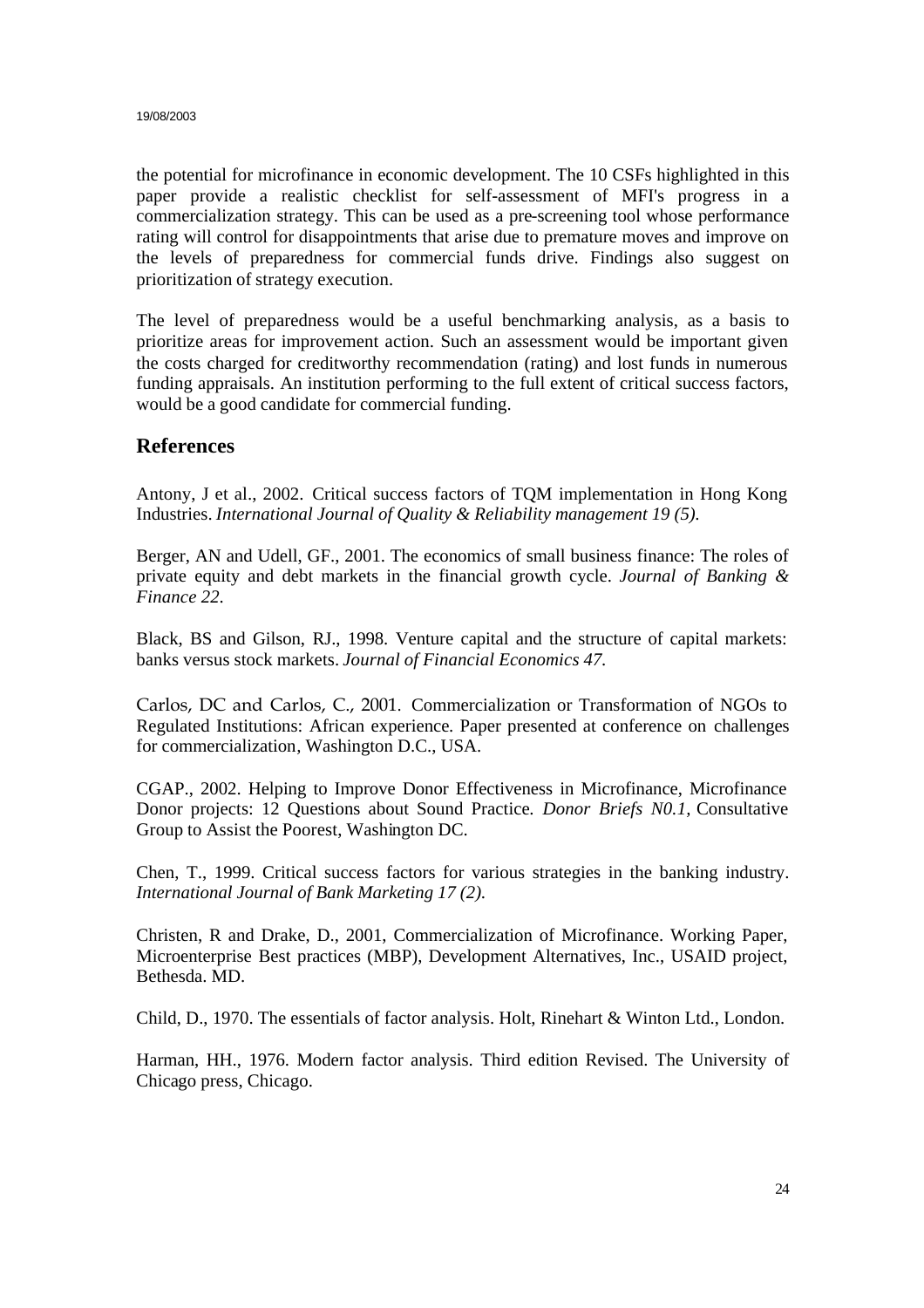Hattel, K and Halpern, SS., 2002. Challenges to Microfinance Commercialization. Summary of Challenge to Microfinance Commercialization Conference*,* Microfinance Network & ACCION International, The World Bank, Washington DC.

Hopkinson, GC and Pujari, D., 1999. A factor analytic study of the sources of meaning in hedonic consumption. *European Journal of Marketing 33 (3/4).*

Jain, BA., 2001. Predictors of performance of venture capitalist-backed organizations. *Journal of Business Research 52.*

Jeng, LA and Wells, PC., 2000. The determinants of venture capital funding: evidence across countries. *Journal of Corporate Finance 6.*

Kelsey, KD and Bond, JA., 2001. A model of measuring customer satisfaction within an academic center of excellence. *Managing Service Quality 11 (5).*

KIPPRA., 2001. Legal and Other Constraints on Access to Financial Services in Kenya. Survey Results, Special Report. Kenya Institute for Public Policy Research and Analysis, Nairobi.

Labie, M., 2001. Corporate governance in Microfinance organisations: a long and winding road. *Management Decisions 39 (4).*

Linehan, M and Scullion, H., 2001. European female expatriate careers: Critical success factors. *Journal of European Industrial Training 25 (8).*

Liu, D and Lee, S., 1997. An analysis of risk classifications for residential mortgage loans. *Journal of Property Finance 8 (3).*

Madill, JJ et al., 2002. Determinants of SME owners' satisfaction with their banking relationships: A Canadian study. *International Journal of Bank Marketing 20 (2)*.

Malhotra, M., 1997. Microfinance: The New Emerging market*? CGAP Newsletter No. 3,*  Consultative Group to Assist the Poorest, Washington DC.

Mazzarol, T., 1998. Critical success factors for international education marketing. *International Journal of Educational Management 12 (4).*

Nunes, PALD., 2002. Using factor analysis to identify consumer preferences for the protection of natural areas in Portugal. *European Journal of Operational Research 140*.

Rungasamy, S et al., 2002. Critical success factors for SPC implementation in small and medium enterprises: some key findings from a survey. *The TQM Magazine 14 (4).*

Sureshchandar, GS et al., 2002. Determinants of customer- perceived service quality: A confirmatory factor analysis approach. *Journal of Service Marketing 16 (1).*